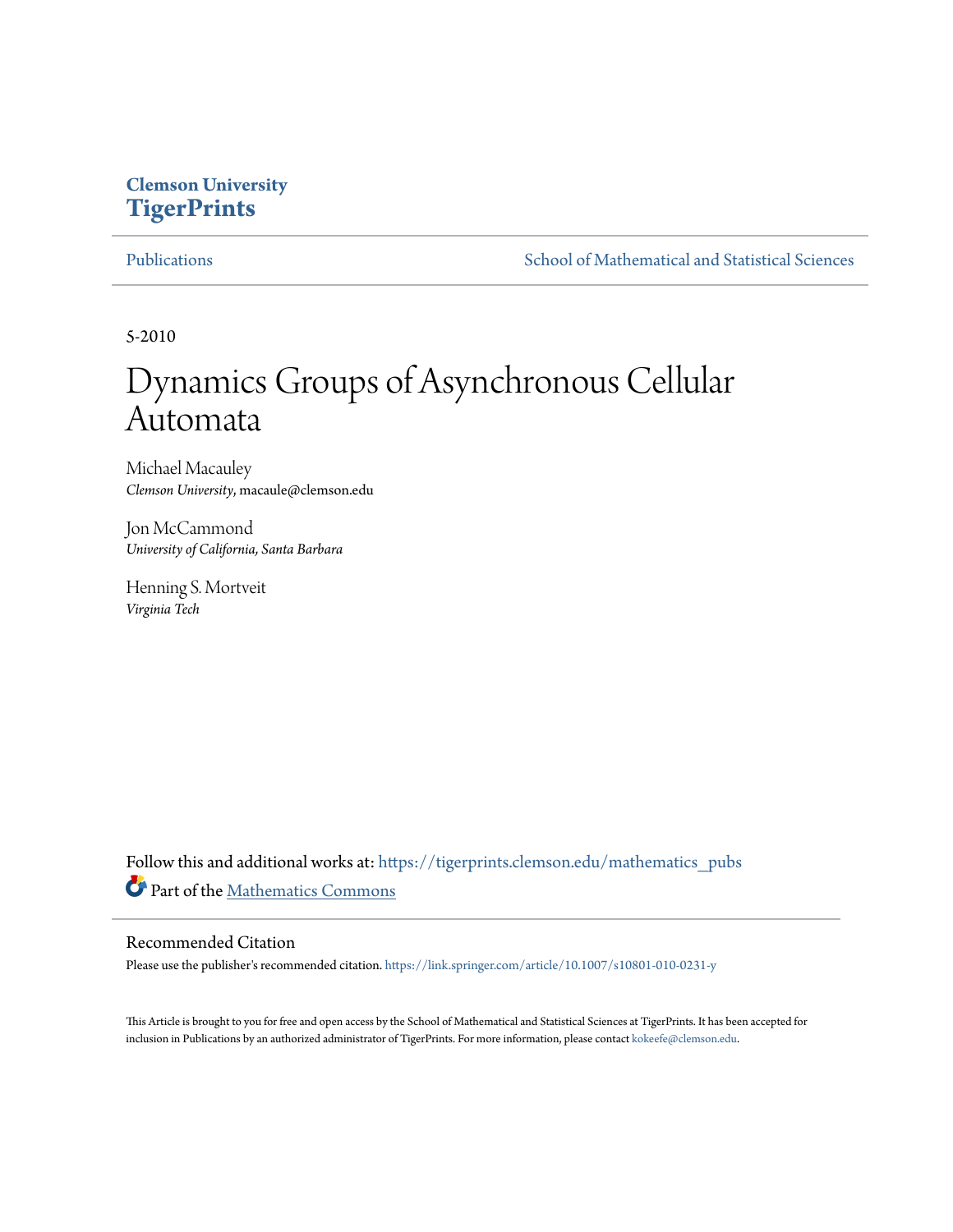# DYNAMICS GROUPS OF ASYNCHRONOUS CELLULAR AUTOMATA

M. MACAULEY, J. MCCAMMOND, AND H. S. MORTVEIT

Abstract. We say that a finite asynchronous cellular automaton (or more generally, any sequential dynamical system) is  $\pi$ -independent if its set of periodic points are independent of the order that the local functions are applied. In this case, the local functions permute the periodic points, and these permutations generate the dynamics group. We have previously shown that exactly 104 of the possible  $2^{2^3} = 256$  cellular automaton rules are  $\pi$ -independent. In this article, we classify the periodic states of these systems and describe their dynamics groups, which are quotients of Coxeter groups. The dynamics groups provide information about permissible dynamics as a function of update sequence and, as such, connect discrete dynamical systems, group theory, and algebraic combinatorics in a new and interesting way. We conclude with a discussion of numerous open problems and directions for future research.

A cellular automaton, or CA, is a classical discrete dynamical system defined over a regular grid of cells, such as the lattice  $\mathbb{Z}^d$ , or  $\mathbb{Z}_n^d$  in the finite case. Every cell takes on one of a finite number of states and has an update rule that only depends on its state and the states of its neighbors. Traditionally, at every discrete time step, the update rules are simultaneously applied. In this article we study finite cellular automata whose update rules are applied asynchronously.

More recent work has investigated *sequential dynamical systems* (SDSs) defined over arbitrary finite graphs where the update rules are applied asynchronously. (See [\[4\]](#page-23-0) for a detailed bibliography.) The asynchronous systems in this paper can be viewed as either a special type of an SDS or as a modified version of a classical elementary CA. The base graph is the circle graph  $Circ_n$ , there are only two vertex states (0 and 1), and the local update rules are all the same. There are  $2^{2^3} = 256$  possible update rules, and in an earlier article ([\[2](#page-23-1)]) we proved that exactly 104 of these give rise to an ACA whose periodic states are independent of the update order, a property independent of the size of the underlying graph. In this article we describe the periodic states and the dynamics group for each of these 104 rules.

If an ACA (or more generally, a sequential dynamical system) is  $\pi$ -independent we may construct its dynamics group, which is a permutation group on the set of periodic points. The elements of this group capture essential information about possible periodic orbit structures as a function of the update sequence. As such, the group can be used to characterize the possible long-term dynamics (e.g., which periodic orbit configurations can

Date: May 4, 2010.

<sup>2010</sup> Mathematics Subject Classification. 37B15,20F55,05A15.

Key words and phrases. Sequential dynamical systems, cellular automata, update order, dynamics groups, Coxeter groups, periodic points, Fibonacci numbers, Lucas numbers.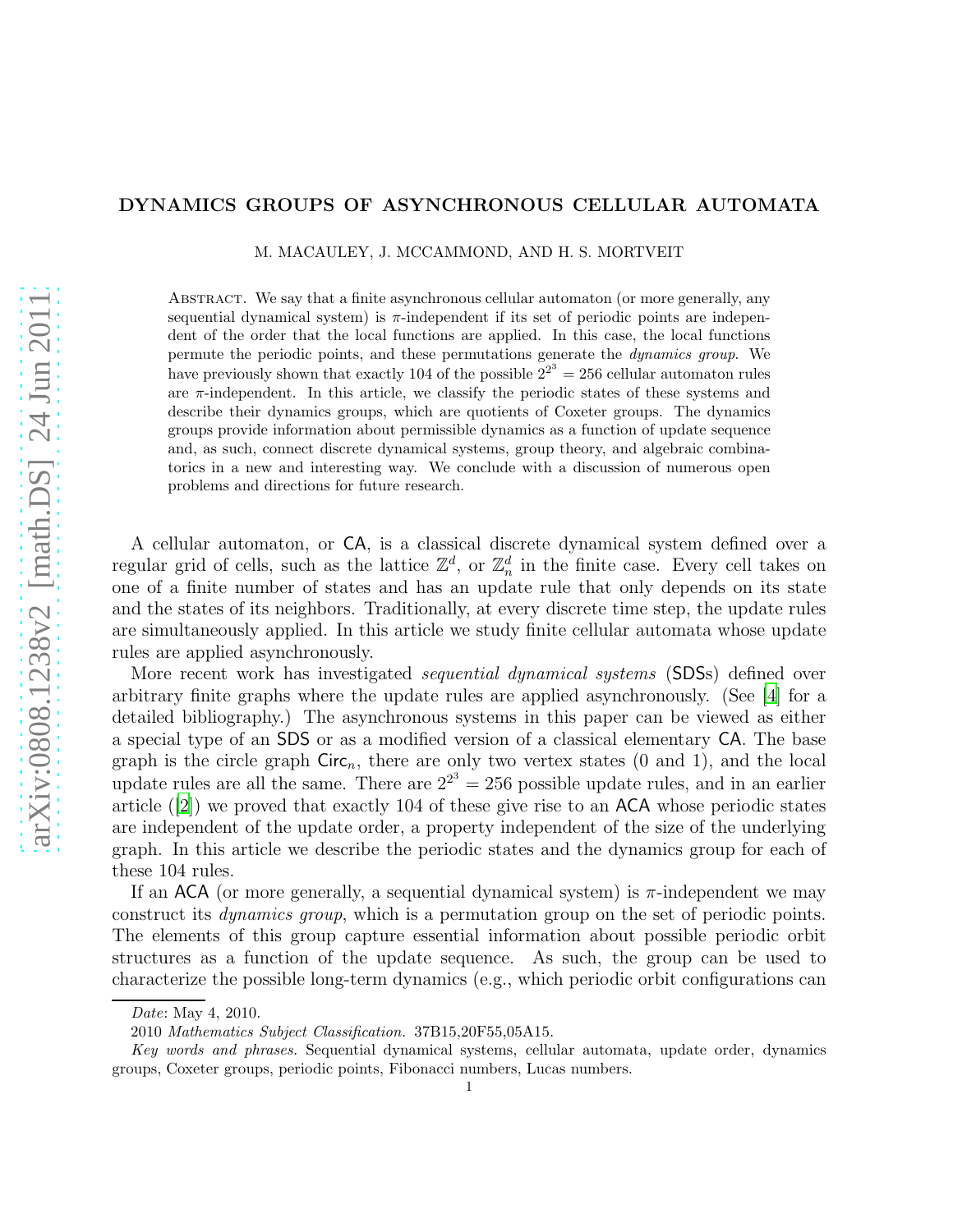be realized) and also forms an entry point to the study of permissible long-term dynamics for update sequence stochastic ACAs. Algebraic properties of finite cellular automata were studied in [\[3\]](#page-23-2). The introduction of the dynamics group constitutes a new and promising connection between algebra and the theory of discrete dynamical systems.

The article is structured as follows. Sections [1,](#page-2-0) [2](#page-4-0) and [3](#page-6-0) contain background definitions, notations, and results. Section [4](#page-9-0) studies ACAs whose dynamics groups are trivial, Section [5](#page-12-0) focuses on rules that are invertible, and Section [6](#page-19-0) investigates the remaining cases. The results are summarized in Tables [1,](#page-10-0) [3,](#page-13-0) and [5.](#page-21-0) We conclude with a discussion of future research problems and potential applications to those working on cellular automata.

#### 1. Sequential Dynamical Systems

<span id="page-2-0"></span>We will present the main concepts in this article, such as the dynamics group, in the more general setting of sequential dynamics systems. A *sequential dynamical system*, or SDS, is a discrete dynamical system with three components: an undirected graph  $Y$ , a list of update rules  $\mathfrak{F}_{Y}$ , and an update order  $\omega$ . Seeing the setup in its full generality is not only useful, but it is consistent with the notation in the prequel to this paper [\[2\]](#page-23-1) that contains the classification of the 104  $\pi$ -independent ACAs, and the original paper on dynamics groups [\[1\]](#page-23-3).

**Definition 1.1** (Graph conventions). Let Y be a simple undirected graph with n vertices labeled from 1 to  $n$ , and recall that the *neighbors* of a vertex are those vertices connected to it by an edge. If  $\mathbb F$  is a finite field and every vertex is assigned a value from  $\mathbb F$ , then a global state of the system is described by an *n*-tuple **y** whose  $i<sup>th</sup>$  coordinate indicates the current state of the vertex *i*. The set of all possible states is the vector space  $\mathbb{F}^n$ .

**Definition 1.2** (Local functions). A function  $F: \mathbb{F}^n \to \mathbb{F}^n$  is called Y-local at i if for each  $y \in \mathbb{F}^n$  (1)  $F(y)$  only alters the *i*<sup>th</sup> coordinate of y and (2) the new value of the *i*<sup>th</sup> coordinate only depends on the coordinates of  $\bf{y}$  corresponding to i and its neighbors in Y. Other names for such a function are a *local function* or an *update rule*. We use  $\mathfrak{F}_Y$  to denote a list with one local function for each vertex of Y. More precisely,  $\mathfrak{F}_Y = (F_1, F_2, \ldots, F_n)$ where  $F_i$  is a function that is Y-local at *i*.

**Definition 1.3** (Restricted local functions). If i is a vertex with k neighbors in Y, then corresponding to each function F that is Y-local at i, we define a function  $f: \mathbb{F}^{k+1} \to \mathbb{F}$ where the domain is restricted to the coordinates corresponding to  $i$  and its neighbors, and the output is the new value F would assign to the  $i<sup>th</sup>$  coordinate under these conditions. The functions  $F$  and  $f$  contain the same information packaged differently and each determines the other. Both have their uses. Functions such as  $F$  can be readily composed, but functions such as  $f$  are easier to explicitly describe.

**Definition 1.4** (Update orders). An *update order*  $\omega$  is a finite sequence of numbers chosen from the set  $\{1, \ldots, n\}$ . If every number  $1 \leq i \leq n$  occurs at least once, we say it is fair and if every number occurs exactly once, then it is *simple*. We use the notation  $\omega = (\omega_1, \omega_2, \dots, \omega_m)$  with  $m = |\omega|$ . Of course,  $m \geq n$  when  $\omega$  is fair and  $m = n$  when  $\omega$  is simple. Let  $W_Y$  denote the collection of all update orders and let  $S_Y$  denote the subset of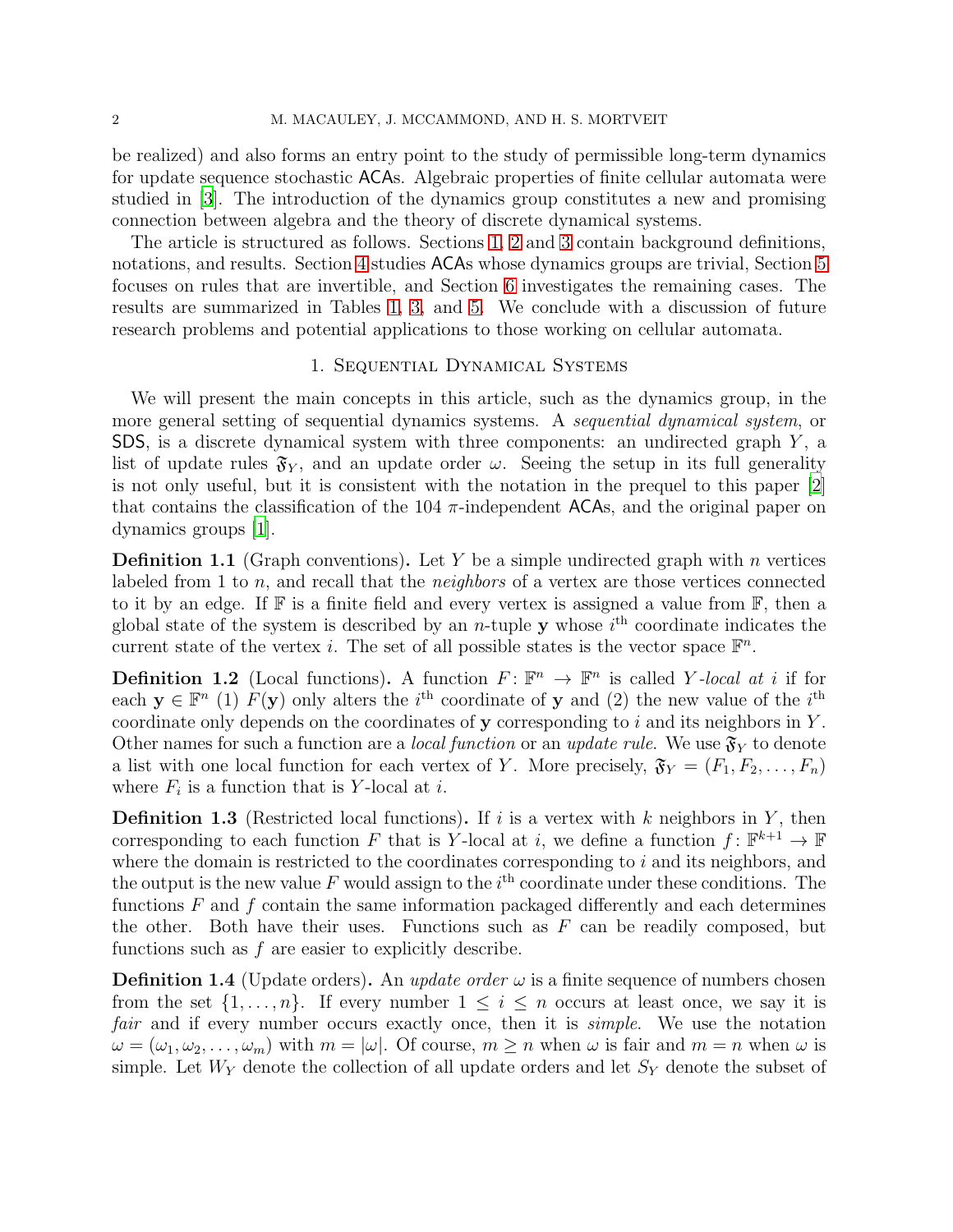simple update orders. The subscript  $Y$  indicates that we are thinking of the numbers in these sequences as vertices in the graph Y .

Definition 1.5 (Sequential dynamical systems). A sequential dynamical system, or SDS, is a triple  $(Y, \mathfrak{F}_Y, \omega)$  consisting of an undirected graph Y, a list of local functions  $\mathfrak{F}_Y$ , and a fair update order  $\omega \in W_Y$ . If  $\omega$  is the sequence  $(\omega_1, \omega_2, \ldots, \omega_m)$ , then we construct the SDS  $map \; [\mathfrak{F}_Y, \omega] \colon \mathbb{F}^n \to \mathbb{F}^n$  as the composition  $[\mathfrak{F}_Y, \omega] := F_{\omega_m} \circ \cdots \circ F_{\omega_1}$ .

The main goal is to understand the dynamics of the SDS map, i.e., its behavior under iteration.

**Definition 1.6** ( $\pi$ -independence). Let Per[ $\mathfrak{F}_Y, \omega$ ] denote the set of states periodic under iterations of  $[\mathfrak{F}_{Y}, \omega]$ . A list of Y-local functions  $\mathfrak{F}_{Y}$  is called  $\omega$ -independent if  $\textsf{Per}[\mathfrak{F}_{Y}, \omega]$  $\text{Per}[\mathfrak{F}_Y,\omega']$  for all fair update orders  $\omega,\omega'\in W_Y$  and  $\pi$ -independent if  $\text{Per}[\mathfrak{F}_Y,\pi]=\text{Per}[\mathfrak{F}_Y,\pi']$ for all simple update orders  $\pi, \pi' \in S_Y$ . When  $\mathfrak{F}_Y$  is  $\pi$ -independent, we write Per( $\mathfrak{F}_Y$ ) instead of Per[ $\mathfrak{F}_Y$ ,  $\pi$ ].

In the case of  $\pi$ -independence we may – by abuse of notation – let the list of Y-local functions  $\mathfrak{F}_Y$  stand for the entire SDS. When  $\mathfrak{F}_Y$  is  $\pi$ -independent, its local functions permute the elements of  $Per(\mathfrak{F}_Y)$ .

<span id="page-3-0"></span>**Proposition 1.7** (Permuting periodic states). If  $\mathfrak{F}_Y$  is  $\pi$ -independent and  $P = \text{Per}(\mathfrak{F}_Y)$ , then for each i,  $F_i(P) = P$ . In particular, the restriction of  $F_i$  to P is a permutation.

*Proof.* Let  $\omega = (\pi_1, \pi_2, ..., \pi_n)$  be a simple update order with  $\pi_1 = i$  and let  $\sigma$  be the modified update order with  $\pi_1$  moved from the first to last:  $\sigma = (\pi_2, \pi_3, \ldots, \pi_n, \pi_1)$ . Since  $F_i \circ [\mathfrak{F}_Y, \pi]^k = [\mathfrak{F}_Y, \sigma]^k \circ F_i$  for all k, and by hypothesis  $[\mathfrak{F}_Y, \pi]^k(\mathbb{F}^n) = [\mathfrak{F}_Y, \sigma]^k(\mathbb{F}^n) = F$ for all sufficiently large k, we find that  $F_i(P) \subset P$ . More explicitly, for large enough k,

$$
F_i(P) = F_i \circ [\mathfrak{F}_Y, \pi]^k(\mathbb{F}^n) = [\mathfrak{F}_Y, \sigma]^k \circ F_i(\mathbb{F}^n) \subset P.
$$

Moreover, since  $[\mathfrak{F}_Y, \pi](P) = P$ , the restriction of  $F_i$  to P is injective, and  $F_i(P) = P$ .  $\Box$ 

When  $\mathfrak{F}_Y$  is  $\pi$ -independent, we write  $F_i^*$  and  $[\mathfrak{F}_Y, \pi]^*$  to denote the restrictions of these maps to Per( $\mathfrak{F}_Y$ ). By Proposition [1.7](#page-3-0) all such maps are permutations. Note that  $\pi$ independence focuses on the periodic states as a set rather than how these states are permuted. In particular, when a  $\pi$ -independent  $\mathfrak{F}_Y$  is paired with two different update orders  $\pi$  and  $\sigma$ , the permutations  $[\mathfrak{F}_Y, \pi]^*$  and  $[\mathfrak{F}_Y, \sigma]^*$  are often distinct. These various permutations can be used to construct a group encoding all of the possible dynamics [\[4](#page-23-0)].

**Definition 1.8** (Dynamics group). Let  $\mathfrak{F}_Y$  be  $\pi$ -independent. For any collection of update orders  $U \subseteq W_Y$ , the dynamics group of  $\mathfrak{F}_Y$  with respect to U is

$$
\mathsf{DG}(\mathfrak{F}_Y,U)=\langle [\mathfrak{F}_Y,\omega]^* \mid \omega \in U \rangle.
$$

It should be clear that when  $U$  and  $V$  are sets of update orders and  $U$  is contained in the closure of V under concatenation, then  $DG(\mathfrak{F}_{Y},U) \subset DG(\mathfrak{F}_{Y},V)$ . The dynamics group of  $\mathfrak{F}_Y$ ,  $\mathsf{DG}(\mathfrak{F}_Y) = \mathsf{DG}(\mathfrak{F}_Y, W_Y)$ , and the restricted dynamics group of  $\mathfrak{F}_Y$ ,  $\mathsf{RDG}(\mathfrak{F}_Y) =$  $DG(\mathfrak{F}_{Y}, S_{Y}),$  are special cases of particular interest. Note that  $DG(\mathfrak{F}_{Y})$  contains and is generated by the bijections  $F_i^*$ '\* .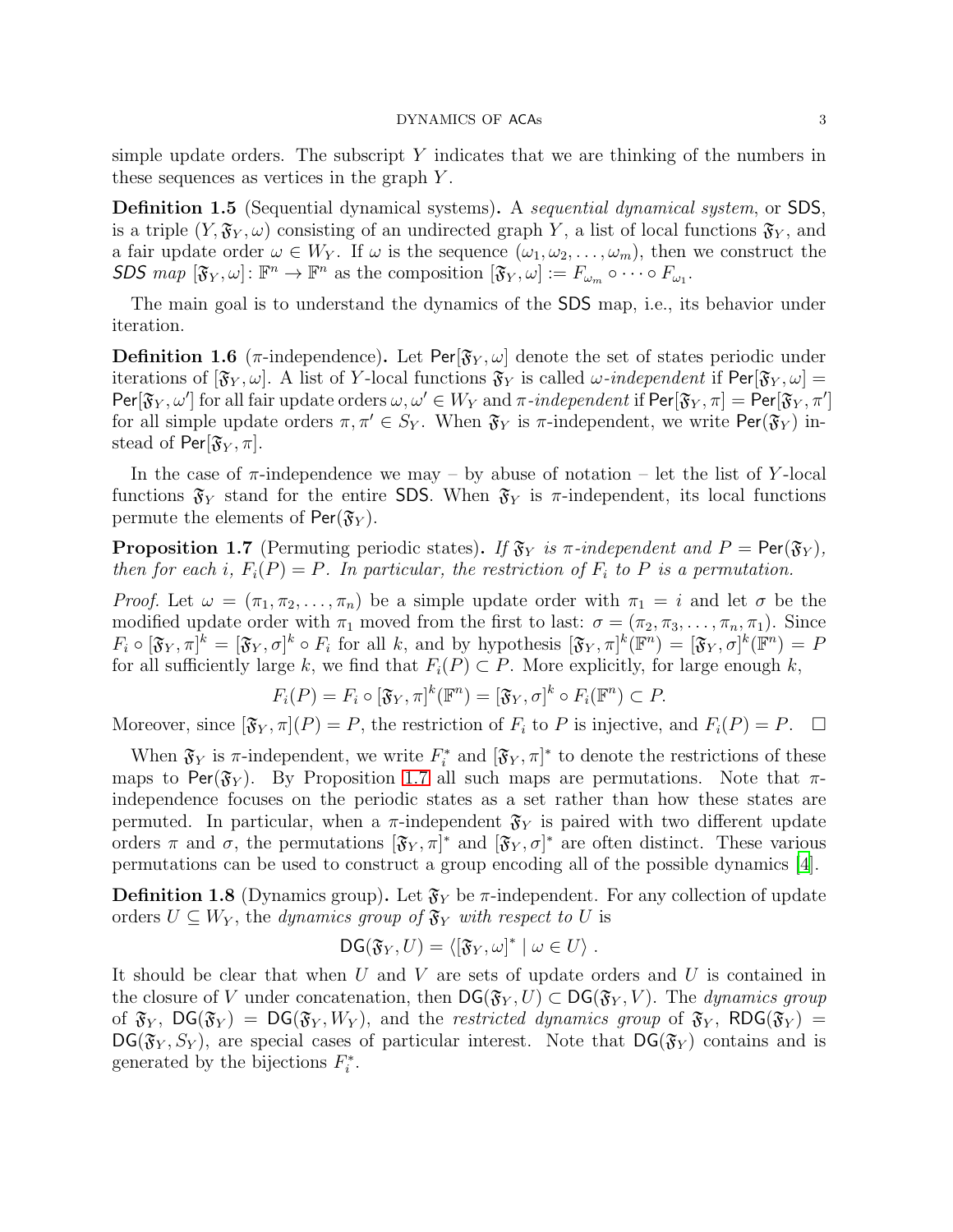#### <span id="page-4-0"></span>4 M. MACAULEY, J. MCCAMMOND, AND H. S. MORTVEIT

#### 2. Asynchronous Cellular Automata

The SDSs we focus on are defined over circular graphs, they have only two possible vertex states, and all the local functions are identically defined. These asynchronous cellular automata, or ACAs, are an asynchronous version of the classical finite elementary cellular automata. Even in such a restrictive situation there are many interesting dynamical behaviors.

**Definition 2.1** (Circular graphs and vertex states). Let  $Y = \text{Circ}_n$  denote the *circular graph* with vertex set  $\{1, \ldots, n\}$  (viewed as residue classes mod n) and edges connecting i and  $i + 1$  mod n. To avoid trivialities, we always assume  $n > 3$ . Each vertex has two possible states that we identify with  $\mathbb{F}_2 = \{0, 1\}$ , the field of size 2.

**Definition 2.2** (Wolfram rules). Let  $F_i: \mathbb{F}_2^n \to \mathbb{F}_2^n$  be a function Circ<sub>n</sub>-local at i and let  $f_i: \mathbb{F}_2^3 \to \mathbb{F}_2$  be its restricted form. Because the neighbors of i are  $i-1$  and  $i+1$ , it is conventional to list these coordinates in ascending order in the domain of  $f_i$ , keeping in mind that all subscripts are viewed mod n. The function  $F_i$ , henceforth referred to as a Wolfram rule, updates the value of  $y_i$  based on the value of the triple  $(y_{i-1}, y_i, y_{i+1})$  and it is completely determined by how the  $i<sup>th</sup>$  coordinate is updated in these eight possible situations. In other words,  $F_i$  is completely described by the following table.

| $y_{i-1}y_iy_{i+1}$                                                                                                                          | $\parallel$ 111   110   101   100   011   010   001   000 |  |  |  |  |
|----------------------------------------------------------------------------------------------------------------------------------------------|-----------------------------------------------------------|--|--|--|--|
| $f_i(y_{i-1}, y_i, y_{i+1}) \parallel a_7 \parallel a_6 \parallel a_5 \parallel a_4 \parallel a_3 \parallel a_2 \parallel a_1 \parallel a_0$ |                                                           |  |  |  |  |

More concisely, the  $2^8 = 256$  possible Wolfram rules can be indexed by an 8-digit binary number  $a_7a_6a_5a_4a_3a_2a_1a_0$ , or by its decimal equivalent  $k = \sum a_i 2^i$ . There is thus a *Wolfram rule k* for each integer  $0 \le k \le 255$ .

**Definition 2.3** (Asynchronous cellular automata). We write Wolf<sup>(k)</sup> to denote the update  $\text{rule } F_i: \mathbb{F}^n \to \mathbb{F}^n \text{ corresponding to } k \text{ and } \mathfrak{W}\text{o}\text{If}_n^{(k)} \text{ for the list } (\text{W}\text{o}\text{If}_1^{(k)}, \text{W}\text{o}\text{If}_2^{(k)}, \dots, \text{W}\text{o}\text{If}_n^{(k)})$ of update rules. For each fair update order  $\omega$  the SDS (Circ<sub>n</sub>,  $\mathfrak{W}\mathfrak{of}_{n}^{(k)}$ ,  $\omega$ ) is called an asynchronous cellular automaton, or ACA. If  $\mathfrak{W}\mathfrak{of}^{(k)}_n$  is  $\pi$ -independent ( $\omega$ -independent) for all  $n > 3$ , we say Wolfram rule k is  $\pi$ -independent ( $\omega$ -independent).

When  $\mathfrak{W}\mathfrak{of}^{(k)}_{n}$  is  $\pi$ -independent, let  $P_{n,k} = \mathsf{Per}(\mathfrak{W}\mathfrak{of}^{(k)}_{n})$  denote its periodic states and let  $G_{n,k} = \text{DG}(\mathfrak{W}(\mathfrak{gl}_n^{(k)})$  denote its dynamics group. We usually suppress the dependence on n and write simply  $P_k$  and  $G_k$ . In this notation, our goal is to describe the set  $P_k$  and the group  $G_k$  for each  $\pi$ -independent Wolfram rule. In [\[2\]](#page-23-1) we proved the following result.

<span id="page-4-1"></span>**Theorem 2.4.** Exactly 104 Wolfram rules are  $\pi$ -independent. More precisely,  $\mathfrak{M} \mathfrak{of}^{(k)}_{n}$  is  $\pi$ -independent for all  $n > 3$  iff  $k \in \{0, 1, 4, 5, 8, 9, 12, 13, 28, 29, 32, 40, 51, 54, 57, 60,$ , 65, 68, 69, 70, 71, 72, 73, 76, 77, 78, 79, 92, 93, 94, 95, 96, 99, 102, 105, 108, 109, , 111, 124, 125, 126, 127, 128, 129, 132, 133, 136, 137, 140, 141, 147, 150, 152, 153, , 157, 160, 164, 168, 172, 184, 188, 192, 193, 194, 195, 196, 197, 198, 199, 200, 201, , 204, 205, 206, 207, 216, 218, 220, 221, 222, 223, 224, 226, 228, 230, 232, 234, 235, , 237, 238, 239, 248, 249, 250, 251, 252, 253, 254, 255}.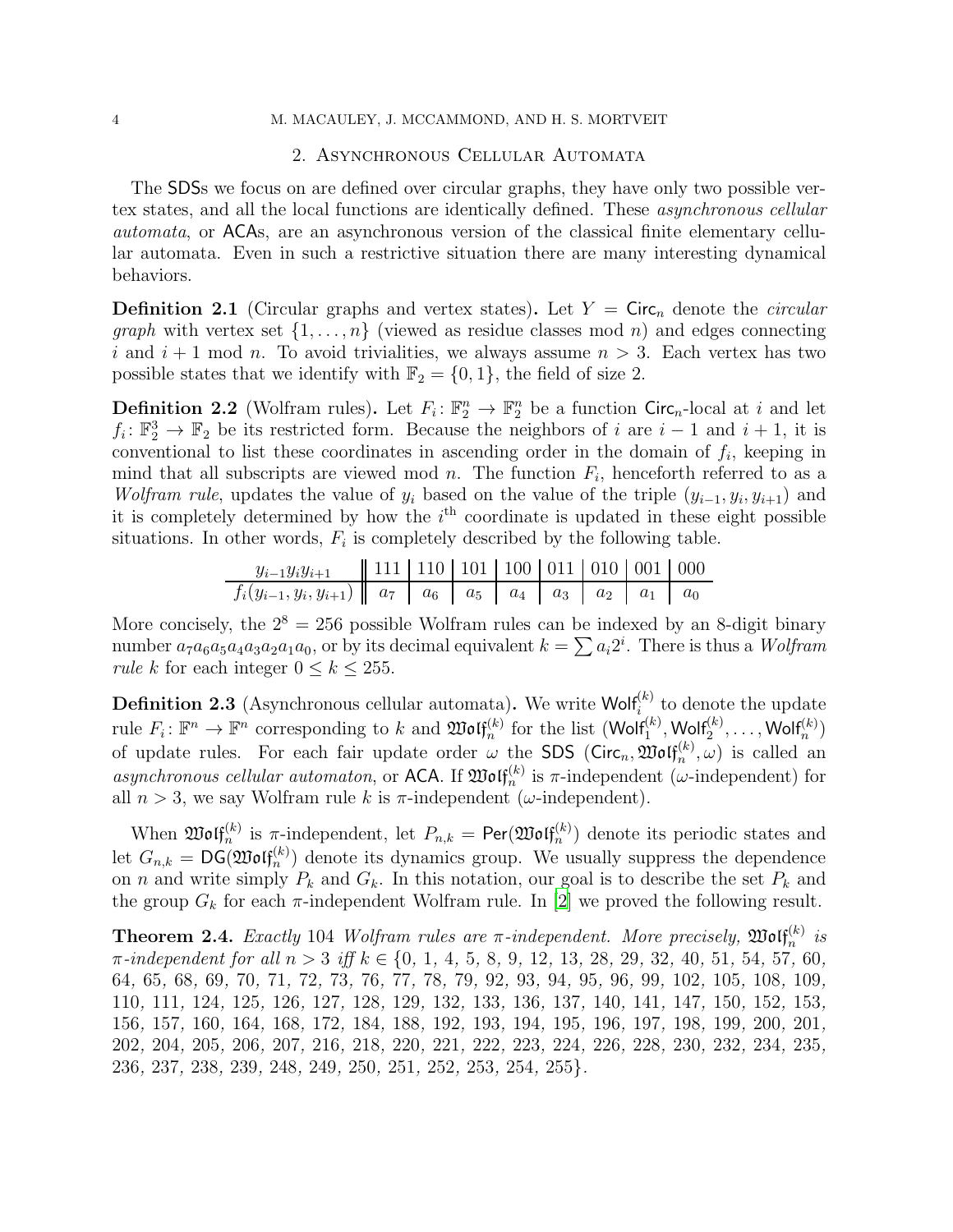In [\[2\]](#page-23-1) we also defined the inversion, reflection, and inversion-reflection of an ACA. Loosely speaking, *inversion* systematically swaps the roles of 0 and 1, *reflection* systematically switches left and right, and *inversion-reflection* does both at once. The inversion, reflection, or inversion-reflection of a  $\pi$ -independent Wolfram rule is still  $\pi$ -independent, it has a corresponding set of periodic states and an isomorphic dynamics group. This should not be surprising since all we have done is relabel the underlying states on which the local functions act. Rules related in this manner are dynamically equivalent. When the 256 Wolfram rules are partitioned into classes of rules related by reflection, inversion or both, there are 88 equivalence classes. The 104 rules listed in Theorem [2.4](#page-4-1) belong to 41 such classes and thus we only need to describe  $P_k$  and  $G_k$  for 41 representative values of k.

Corollary 2.5 (41 representative rules). Every  $\pi$ -independent Wolfram rule is dynamically equivalent to  $\mathfrak{W}\text{off}_n^{(k)}$  for some  $k \in \{0, 1, 4, 5, 8, 9, 12, 13, 28, 29, 32, 40, 51, 54, 57, 60,$ 72, 73, 76, 77, 105, 128, 129, 132, 133, 136, 137, 140, 141, 150, 152, 156, 160, 164, 168, 172, 184, 200, 201, 204, 232}.

Finally, because the binary notation is cumbersome and the decimal notation is opaque, we introduce (as in [\[2](#page-23-1)]) a concise symbolic tag for each Wolfram rule.

**Definition 2.6** (Tags). The four functions from  $\mathbb{F}_2$  to  $\mathbb{F}_2$  can be described by their behavior: the value never changes, the value always changes, both elements go to 0, or both elements go to 1. We refer to these functions by the evocative symbols  $-$ ,  $\mathbf{x}$ ,  $\mathbf{0}$ , and 1, respectively. The restricted local form of Wolfram rule  $k$  is completely determined by the four functions from  $\mathbb{F}_2$  to  $\mathbb{F}_2$  that result when the values of  $y_{i-1}$  and  $y_{i+1}$  are held constant. Let  $t_0$ ,  $t_1$ ,  $t_2$  and  $t_3$  be the symbols for these functions in the four cases  $y_{i-1} = y_{i+1} = 0$ ,  $y_{i-1} = 0$  and  $y_{i+1} = 1$ ,  $y_{i-1} = 1$  and  $y_{i+1} = 0$ , and  $y_{i-1} = y_{i+1} = 1$ , respectively. The tag of k is the string  $t_3t_2t_1t_0$ . Note that  $t_0$  depends on the values of  $a_0$  and  $a_2$ ,  $t_1$  depends on  $a_1$  and  $a_3$ ,  $t_2$  depends on  $a_4$  and  $a_6$ , and  $t_3$  depends on  $a_5$  and  $a_7$ . The numbering and the order of the  $t_i$ 's has been chosen to match the traditional binary representation as closely as possible, easing the transition between the two. As an illustration, the reader can verify that Wolfram rule 29 has binary notation 00011101 and tag 0x-1.

Patterns among the Wolfram rules are easier to discern when using tags.

Remark 2.7 (Tags and dynamic equivalence). On the level of tags, reflections switch the order of  $t_1$  and  $t_2$ . For example, the reflection of rule 0-1x is 01-x. To describe the effect that inversion has on tags, we define a map  $\iota: \{1, 0, -x\} \rightarrow \{1, 0, -x\}$  that fixes - and x while switching 0 and 1. When Wolfram rule k has tag  $t_3t_2t_1t_0$ , its inversion has tag  $\iota(t_0)\iota(t_1)\iota(t_2)\iota(t_3)$ . For example, the inversion of rule 0-1x is x0-1. See [\[2](#page-23-1)] for a more detailed explanation.

**Remark 2.8** (Tags and other SDSs). If  $(Y, \mathfrak{F}_Y, \omega)$  is an SDS with only two vertex states, then each update rule  $F_i$  can be described by a set of symbols similar to the tag used to describe Wolfram rules. More specifically, if vertex  $i$  has exactly  $k$  neighbors, then the restricted local form of  $F_i$  is a function  $f_i: \mathbb{F}_2^{k+1} \to \mathbb{F}_2$  and this function is determined by the  $2^k$  functions from  $\mathbb{F}_2$  to  $\mathbb{F}_2$  that result when the values of the neighbors of i are held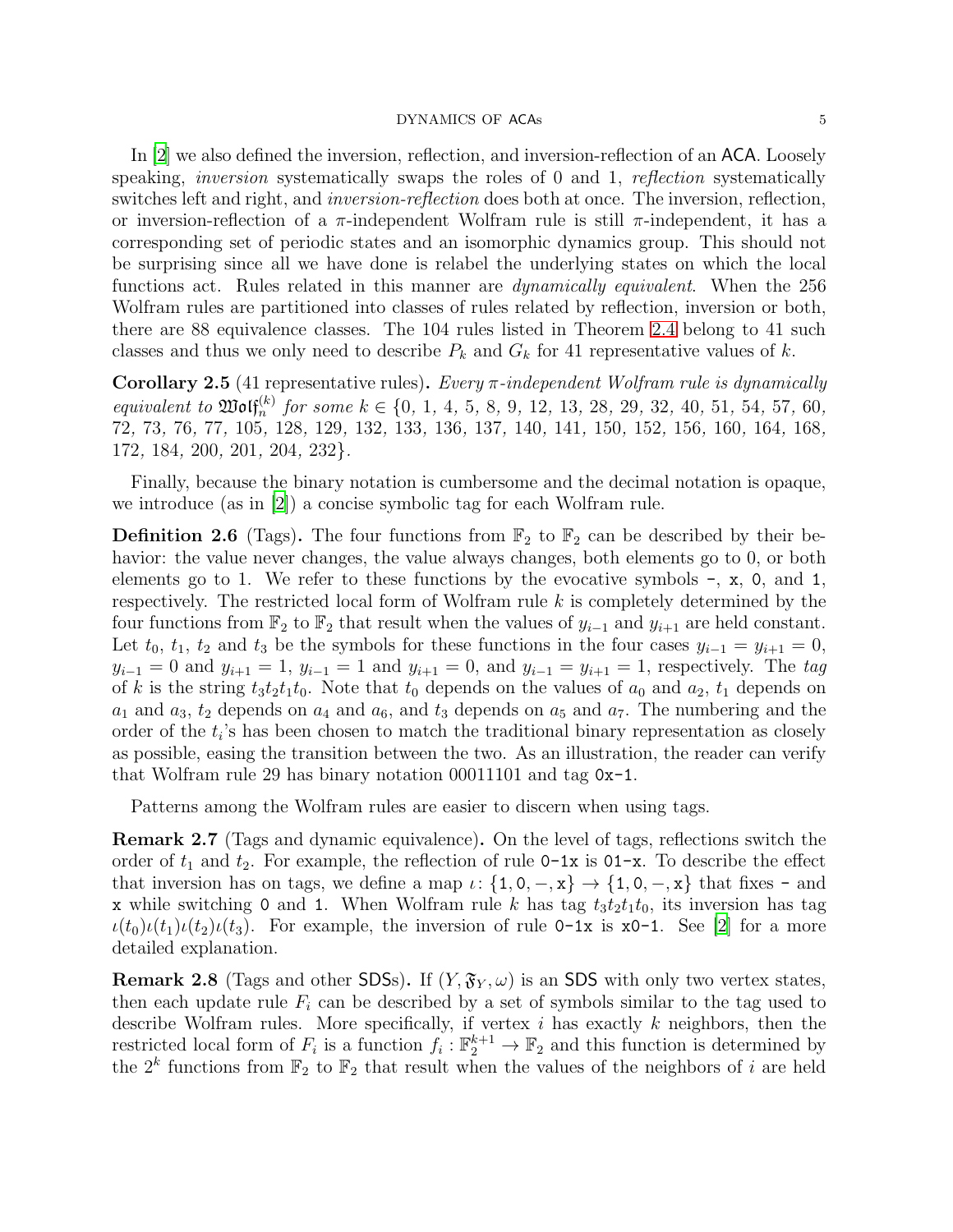<span id="page-6-0"></span>constant. In particular, the behavior of  $F_i$  is determined by the corresponding  $2^k$  symbols, selected from  $\{1, 0, -x\}.$ 

### 3. Groups

In preparation for our investigation of dynamics groups we recall a few basic facts about group actions and Coxeter groups.

**Definition 3.1** (Faithful actions). Let G be a group acting on a set X. The action is called faithful if nontrivial elements act nontrivially. When this is the case, we can view G as a subgroup of  $\text{Sym}_X$ . Note that groups generated by permutations act faithfully on their underlying sets almost by definition. In particular, for any  $\pi$ -independent SDS  $\mathfrak{F}_{Y}$ , the action of its dynamics group  $DG(\mathfrak{F}_Y)$  on its periodic states Per( $\mathfrak{F}_Y$ ) is faithful.

One of the key features of a group acting on a set is its orbit structure.

**Definition 3.2** (Orbits). Let G be a group acting on a finite set X. The *orbit* of a point  $x \in X$  is the subset of points to which it can be sent by an element of G. Thus the orbit of x is  $Gx = \{g \cdot x \mid g \in G\}$ . Because two orbits are either identical or disjoint, the collection of all orbits  $\{Gx \mid x \in X\}$  partitions X into equivalence classes  $X = X_1 \sqcup X_2 \sqcup \ldots \sqcup X_\ell$ . When there is only one orbit we say the action is *transitive*.

As we investigate the faithful action of  $G_{n,k}$  on  $P_{n,k}$ , we use  $o_{n,k}$  to denote the number of orbits under this action. And, as with  $G_k$  and  $P_k$ , we usually suppress the dependence on n and write  $o_k$  instead. The orbit structure is of interest because distinct orbits provide information about the structure of the group.

**Definition 3.3** (Subdirect products). If G acts faithfully on a finite set X with orbits  $X_1$ ,  $X_2, \ldots, X_\ell$  then G can be viewed as a subgroup of  $\text{Sym}_{X_1} \times \text{Sym}_{X_2} \times \cdots \times \text{Sym}_{X_\ell}$ . To see this note that when an element of  $G$  is written in disjoint cycle notation, each cycle must permute elements within a single orbit. Thus every  $g \in G$  can be viewed as a  $\ell$ -tuple  $g = (g_1, g_2, \dots, g_\ell)$  where  $g_i \in \text{Sym}(X_i)$ . Even better, we can replace each  $\text{Sym}_{X_i}$  with  $G_i$ , the image of G under the projection to the  $i<sup>th</sup>$  factor. As a result G embeds in a direct product  $G_1 \times G_2 \times \cdots \times G_{\ell}$ , where the projection to each factor is onto. We call G a subdirect product of  $G_1, G_2, \ldots$ , and  $G_\ell$ , and the  $G_i$ s are called the *orbit groups* of  $G$ .

For an illustration of these concepts, consider a group generated by a single permutation.

**Example 3.4** (Cyclic groups). The permutation  $(1, 2)(3, 4, 5)(6, 7, 8, 9)$  generates a cyclic group G of order 12. It naively belongs to  $SYM<sub>9</sub>$ , a group of size 362880, but based on its orbit structure it lives inside the much smaller group  $\text{Sym}_2 \times \text{Sym}_3 \times \text{Sym}_4$  of size 288. And if we cut down each factor to the image under projection, then G embeds in  $\mathbb{Z}_2 \times \mathbb{Z}_3 \times \mathbb{Z}_4$ , a noncyclic group of order 24 that contains G as an index 2 subgroup.

One caution is that G can be a subdirect product of groups without splitting as a direct product. Consider the cyclic group G generated by  $(1, 2, 3)(4, 5, 6)$ . The procedure described above embeds G as a subdirect product of  $\mathbb{Z}_3$  and  $\mathbb{Z}_3$ , but G itself is simple. The second set of results we need to recall are about Coxeter groups. A Coxeter group is a group generated by involutions with a presentation of a particularly simple form.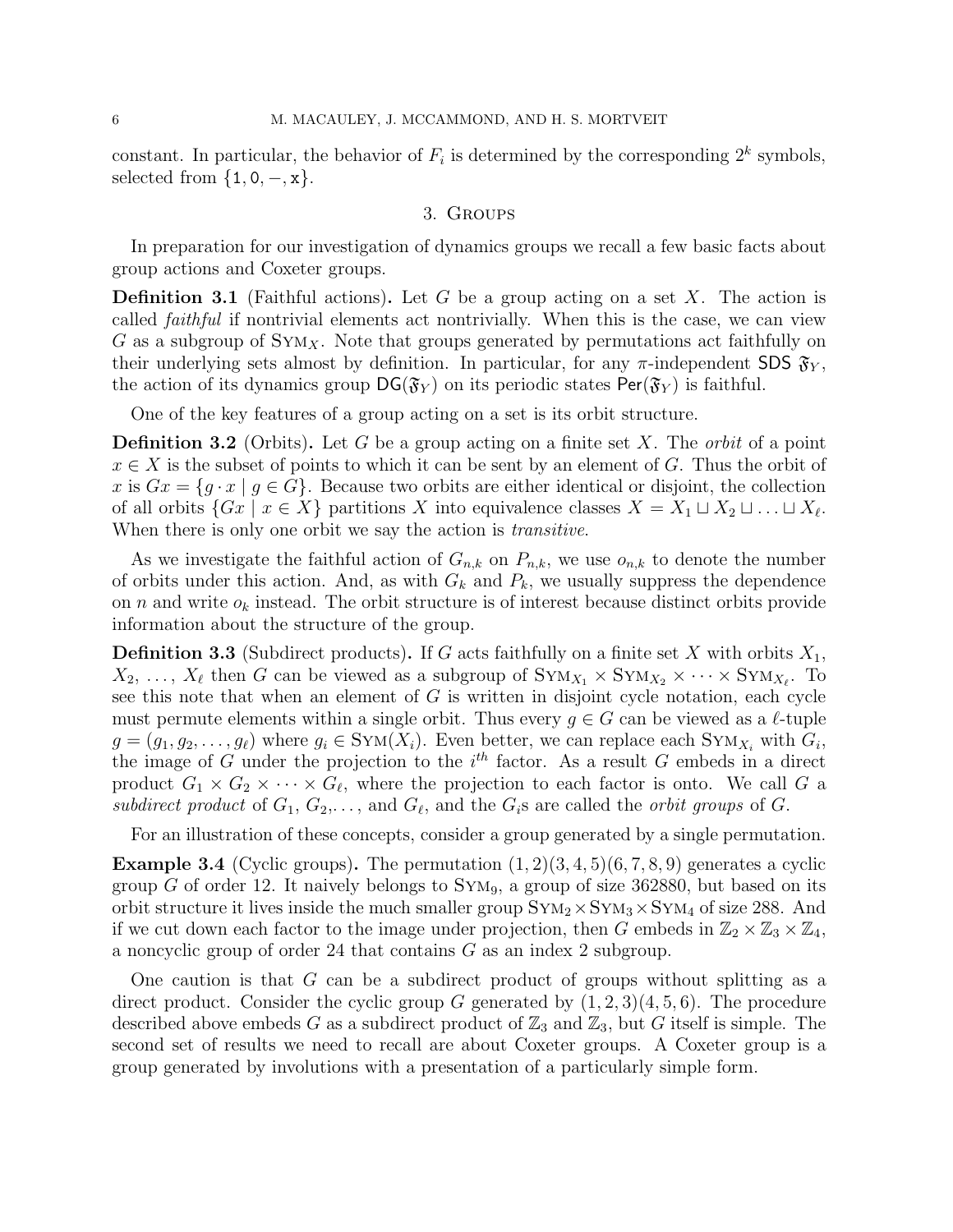**Definition 3.5** (Coxeter groups). Let W be a group generated by a finite subset  $S =$  $\{s_1, \ldots, s_n\}$  and let  $m_{ij} \in \mathbb{N} \cup \{\infty\}$  denote the order of the product  $s_i s_j$ . The pair  $(W, S)$ is called a Coxeter system if the elements of S are involutions (i.e.,  $m_{ii} = 1$ ) and the presentation  $\langle s_1, \ldots, s_n | (s_i s_j)^{m_{ij}} = 1 \rangle$  is a presentation of W. Note that when  $m_{ij} = \infty$ , no relation is included for this pair of indices and that trivially  $m_{ij} = m_{ji} \geq 2$  for all  $i \neq j$ .

The letters  $W$  and  $S$  are those traditionally used for a *Coxeter group* and its *Coxeter* generators. Coxeter groups have an incredibly rich theory and close connections with many areas of mathematics. By comparison, the results we need are fairly modest. Before listing these results, we first establish the relevance of Coxeter groups to our investigation of dynamics groups.

<span id="page-7-0"></span>**Proposition 3.6** (Coxeter quotients). Every group generated by a finite set of involutions can be viewed as a quotient of a Coxeter group in a natural way.

*Proof.* Let G be a group and let  $S = \{s_1, \ldots, s_n\}$  be a subset of involutions that generate G. If we define  $m_{ij}$  as the order of  $s_i s_j$  in G and we define W as the group with presentation  $\langle s_1, \ldots, s_n | (s_i s_j)^{m_{ij}} = 1 \rangle$  then there is a natural surjective homomorphism from W to G sending  $s_i$  to  $s_i$ . . The contract of the contract of the contract of the contract of the contract of  $\Box$ 

**Theorem 3.7** (Dynamics groups as Coxeter quotients). If  $\mathfrak{F}_Y$  is a  $\pi$ -independent SDS with only two possible vertex states, then  $F_i^*$  $i^*$ , the restriction of a local function to the periodic states Per( $\mathfrak{F}_Y$ ), is either trivial or an involution. As a consequence, the dynamics group  $DG(\mathfrak{F}_Y)$  is either trivial or a quotient of a Coxeter group.

*Proof.* The key observation is that because  $F_i^*$  $i^*$  can only change the  $i^{th}$  coordinate, the size of the cycles in its cycle structure are bounded by the number of possible vertex states. For the second assertion, note that when the dynamics group  $DG(\mathfrak{F}_Y)$  is nontrivial, it is generated by the nontrivial  $F_i^*$  $\overline{i}$  and then apply Proposition [3.6.](#page-7-0)

The case when  $DG(\mathfrak{F}_Y)$  is trivial can be recognized by its fixed points.

**Definition 3.8** (Fixed points). If  $y \in Per(\mathfrak{F}_Y)$  is fixed under some simple update order  $\pi$ , then **y** must be fixed by each local function  $F_i$ . This is because a change to the  $i^{th}$  coordinate cannot be corrected by the other local functions in the composition that produces  $[\mathfrak{F}_Y, \pi]$ . As a consequence, **y** is fixed under all update orders  $\omega$ . We write  $Fix(\mathfrak{F}_Y)$  to denote the set of periodic states fixed by some simple update order, or equivalently, the set of periodic states fixed by all local functions  $F_i$  (and thus fixed by all update orders).

<span id="page-7-1"></span>**Proposition 3.9** (Trivial groups and fixed points). A  $\pi$ -independent SDS  $\mathfrak{F}_Y$  has a trivial dynamics group  $DG(\mathfrak{F}_Y)$  iff  $Fix(\mathfrak{F}_Y) = Per(\mathfrak{F}_Y)$ .

*Proof.* If  $Fix(\mathfrak{F}_Y) = Per(\mathfrak{F}_Y)$  then each  $F_i^*$  $\mathcal{G}_i^*$  is trivial and  $\mathsf{DG}(\mathfrak{F}_Y)$  is trivial. On the other hand, if  $Fix(\mathfrak{F}_Y) \neq Per(\mathfrak{F}_Y)$  then there is a periodic state y and a local function  $F_i$  such that  $F_i(\mathbf{y}) \neq \mathbf{y}$ . For this i,  $F_i^*$  $\mathcal{G}_i^*$  is nontrivial and thus  $\mathsf{DG}(\mathfrak{F}_Y)$  is nontrivial.

When the dynamics group  $DG(\mathfrak{F}_Y)$  is nontrivial, the graph Y can be used to describe the Coxeter group of which it is a quotient.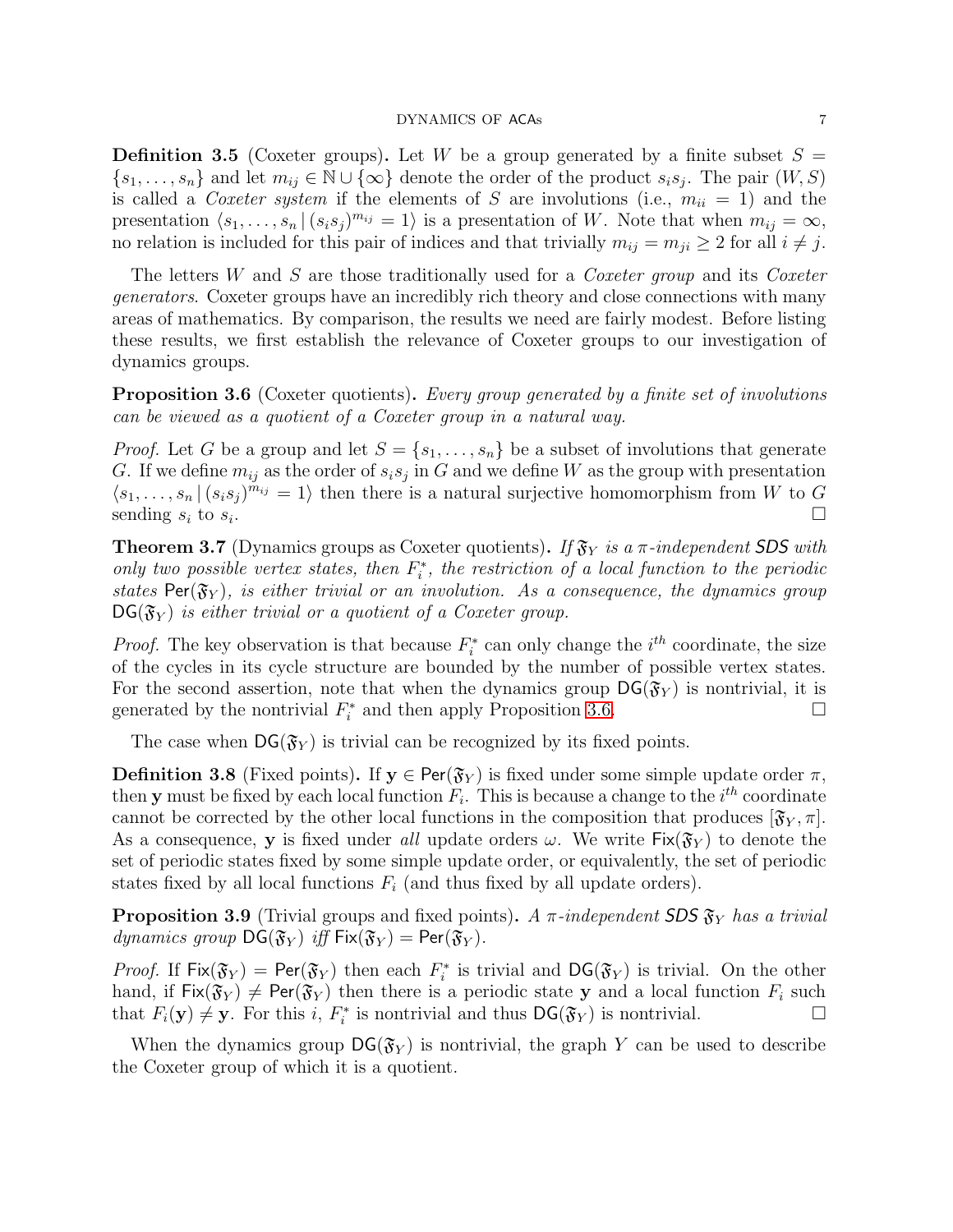Definition 3.10 (Coxeter diagrams). The presentation of a Coxeter group is often summarized in graphical form as follows. Given a Coxeter system  $(W, S)$  we construct a graph with vertices indexed by S and an edge labeled  $m_{ij}$  connecting vertex i and j whenever  $m_{ij} > 2$ . The Coxeter presentation of W can be easily reconstructed from this edge-labeled graph called the Coxeter diagram of W.

**Definition 3.11** (Coxeter diagrams for dynamics groups). If  $\mathfrak{F}_Y$  is a  $\pi$ -independent SDS with only two possible vertex states and a nontrivial dynamics group  $DG(\mathfrak{F}_Y)$ , then the Coxeter diagram for the Coxeter group of which  $DG(\mathfrak{F}_Y)$  is a quotient can be obtained from Y in three easy steps. First remove every vertex  $i$  (and the edges connected to it) for which  $F_i^*$ <sup>\*\*</sup> is trivial. Next, remove the edges between i and j when  $m_{ij} = 2$  (or equivalently when  $F_i^*$  and  $F_j^*$ <sup>\*</sup>/<sub>j</sub> commute). And finally, add the label  $m_{ij}$  to each remaining edge. We note that because  $F_i^*$ <sup>\*\*</sup> and  $f_j^*$ <sup>\*</sup>/\* can only alter coordinates i and j, the cycles of  $F_i^*$  $\widetilde{F}_i^* \circ \widetilde{F}_j^*$  have size at most 4. Thus each  $m_{ij}$  divides 12, the gcd of possible cycle lengths.

Definition 3.12 (Coxeter label). The Coxeter diagram for the Coxeter group mapping onto the dynamics group of a  $\pi$ -independent Wolfram rule k is particularly simple because of the symmetry of construction of the  $\mathfrak{W} \mathfrak{of}^{(k)}_n$ . Writing  $F_i$  instead of Wolf<sup>(k)</sup> we see that one  $F_i^*$ <sup>\*</sup> is nontrivial iff they are all nontrivial and the order of  $F_i^*$  $F_{i+1}^*$  is a constant, independent of i and n. We call this constant  $c_k$ , the *Coxeter label* of Wolfram rule k, and as noted above, the value of  $c_k$  must divide 12. When  $G_k$  is nontrivial all vertices remain. If  $c_k > 2$ , all edges remain and are labeled  $c_k$ .

The result we need from Coxeter theory is an identification of certain classes of groups.

<span id="page-8-0"></span>**Remark 3.13** (Small Coxeter labels). If  $\mathfrak{W}\mathfrak{of}_{n}^{(k)}$  is  $\pi$ -independent,  $G_k$  is nontrivial, and  $c_k = 2$ , then  $G_k$  is a quotient of the Coxeter group  $\mathbb{Z}_2^n$  defined by an edgeless Coxeter diagram. If  $\mathfrak{W}\mathfrak{of}_n^{(k)}$  is  $\pi$ -independent,  $G_k$  is nontrivial, and  $c_k = 3$ , then  $G_k$  is a quotient of the Coxeter group defined by a circular Coxeter diagram with edges labeled 3. This group is the affine Coxeter group of type  $A_{n-1}$  but since it is the only Coxeter group we consider without a pre-existing common name (such as  $S_{YM_n}$ ), we call this group  $C_{\alpha_n}$ . Its structure is well-known. Let  $(\mathbb{Z}^n \perp 1)$  denote the subset of  $\mathbb{Z}^n$  perpendicular to the vector  $\mathbf{1} = (1, 1, \ldots, 1)$ , i.e., the set of vectors whose coordinates sum to 0, and note that these form a subgroup under vector addition. If we let  $\text{Sym}_n$  act on  $(\mathbb{Z}^n \perp \mathbf{1})$  by permuting coordinates in the natural way, then Co<sub>Xn</sub> is isomorphic to the semidirect product ( $\mathbb{Z}^n$  ⊥ 1)  $\times$  SYM<sub>n</sub>. Geometrically, it is the group of isometries of the Euclidean space  $\mathbb{R}^n$  that preserve the sum of the coordinates and send vectors with all integer coordinates to other such vectors.

For the sake of concreteness, we select the following explicit isomorphism between  $\text{Cox}_n$ and  $(\mathbb{Z}^n \perp \mathbf{1}) \rtimes \text{Sym}_n$ . To avoid confusion we use  $\mathbf{x} = (x_1, x_2, \ldots, x_n)$  for an element of  $(\mathbb{Z}^n \perp \mathbf{1})$  and reserve  $\mathbf{y} = (y_1, y_2, \ldots, y_n)$  for states. Let  $s_1, s_2, \ldots, s_n$ , denote the Coxeter generators of  $Cox_n$ . For each  $i < n$  let  $s_i$  be the element that switches  $x_i$  and  $x_{i+1}$ , and let  $s_n$  send  $\mathbf{x} = (x_1, x_2, \dots, x_{n-1}, x_n)$  to  $(x_n-1, x_2, \dots, x_{n-1}, x_1+1)$ . The natural map to  $\text{Sym}_n$ only remembers how the subscripts on the  $x_i$ s are permuted and ignores the translational component. An element in the kernel of the map  $Cox_n \to Sym_n$  is called a *pure translation*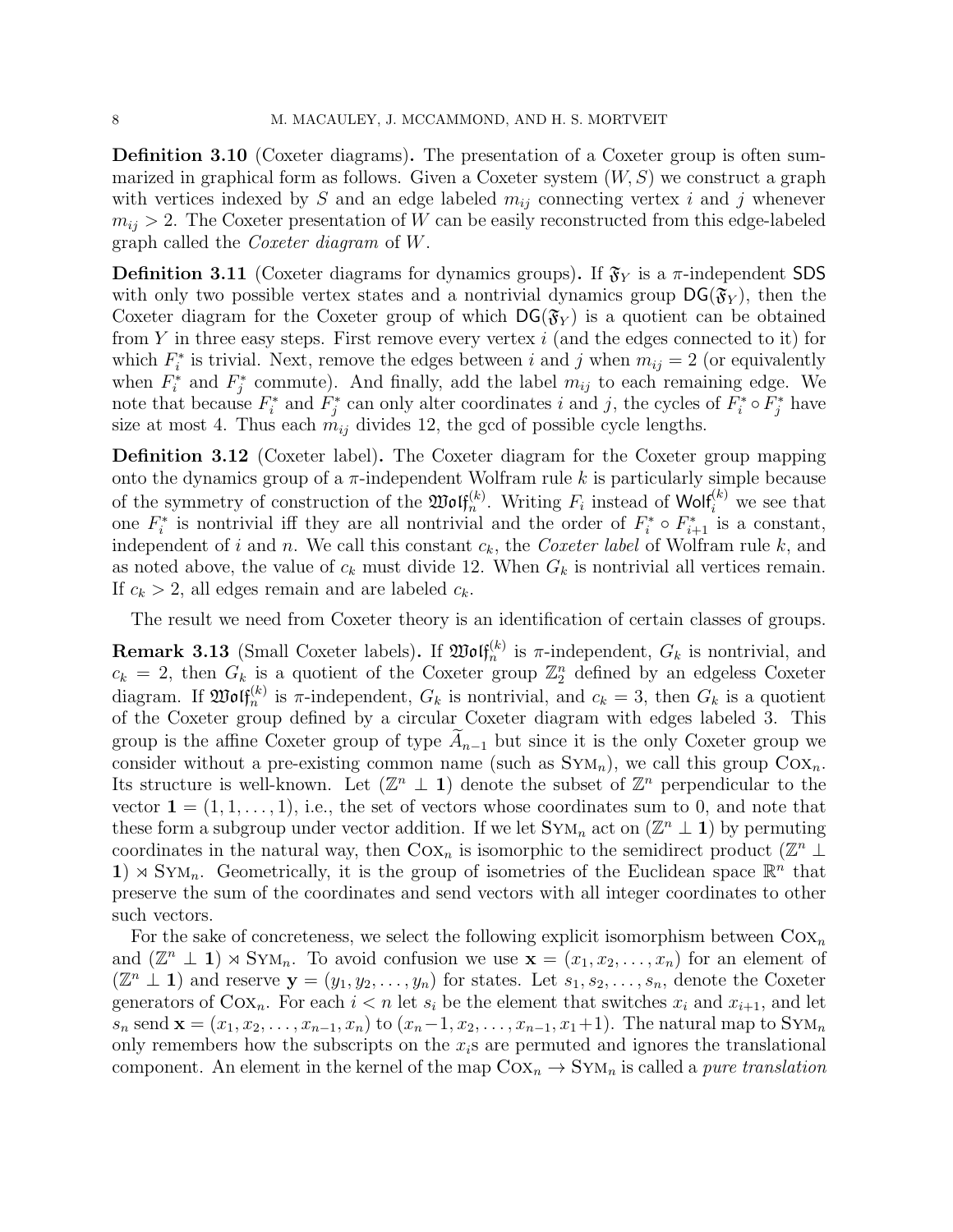since it merely adds to **x** a vector in  $(\mathbb{Z}^n \perp \mathbf{1})$ . These pure translations are generated by the elements  $T_i$  in  $\text{Cox}_n$  defined as follows. The element  $T_1 = s_1 s_2 \cdots s_{n-1} s_n s_{n-1} \cdots s_3 s_2$ and the other  $T_i$  are obtained by consistently shifting the subscripts. In terms of its effect on an element  $\mathbf{x} \in (\mathbb{Z}^n \perp \mathbf{1}), T_1$  adds the vector  $\langle -1, 0, \ldots, 0, 1 \rangle$ . More generally,  $T_i$ adds 1 to  $x_{i-1}$  and subtracts 1 from  $x_i$ . The pure translations are generated by these commuting  $T_i$  which are nearly independent. The sole nontrivial relation they satisfy is that  $T_1 + T_2 + \cdots + T_n$  is trivial.

#### 4. Trivial groups

<span id="page-9-0"></span>In this section we discuss  $\pi$ -independent Wolfram rules with trivial dynamics group. Of the 41 representative Wolfram rules, 26 of them fall into this category. For rule 204 (with tag ----), this is immediate since as its tag indicates no local function ever alters the current state. For the other 25 rules the triviality of  $G_k$  is a consequence of Proposition [3.9.](#page-7-1) More specifically, several lemmas in [\[2](#page-23-1)] established conditions under which all periodic points are fixed. These lemmas are listed below along with the representative rules they cover.

- Lemma 5.3 (Rules 0, 4, 8, 12, 72, 76, 128, 132, 136, 140 and 200)
- Lemma 5.5 (Rules 160, 164, 168, 172 and 232)
- Lemma 5.6 (Rules 5, 13, 77, 133 and 141)
- Lemma 6.1 (Rules 32 and 40)
- Lemma 6.3 (Rules 152 and 184)

Even though the group  $G_k$  is trivial in each case, the set  $P_k$  remains to be calculated. (Many of the proofs in [\[2\]](#page-23-1) are nonconstructive and do not determine the set of periodic states explicitly.) Because periodic states and fixed states coincide for these rules, there is a relatively straightforward procedure for finding them: simply look at the definition of the rule and remove all states containing triples  $y_{i-1}y_iy_{i+1}$  of consecutive states that would lead to an alteration. Clearly the removed states are not fixed by all local functions and do not belong to  $P_k$ , and any states remaining at the end of this procedure are fixed by every local function and do belong in  $P_k$ . This prompts the following definitions.

**Definition 4.1** (Avoiding words). For each n, let  $N_{XY}$  denote the set of states in  $\mathbb{F}_2^n$ that do not contain any subwords of the form  $X, Y, \ldots$  (The letter N stands for "no".) For example  $N_{11}$ , is the collection of states without adjacent 1s, keeping in mind that we view the subscripts mod n.

Definition 4.2 (Abbreviations). To simplify notation, we introduce six abbreviations:  $A=11'$ ,  $B=000'$ ,  $C=111'$ ,  $D=010'$ ,  $E=101'$ , and  $F=1100'$ . Thus,  $\mathsf{N}_{AE}$  represents the states in  $\mathbb{F}_2^n$  with no subwords of the form '11' or '101'. In addition, let **0** and **1** refer to the state with all 0s and all 1s, respectively.

Remark 4.3 (Why these words). The words we have chosen to abbreviate are those needed to efficiently describe the periodic sets of the 41 representative rules. The words B, C, D and E are triples that need to be avoided, while the words A and F deserve additional explanation. Avoiding the triple '110' is equivalent to avoiding the subword '11'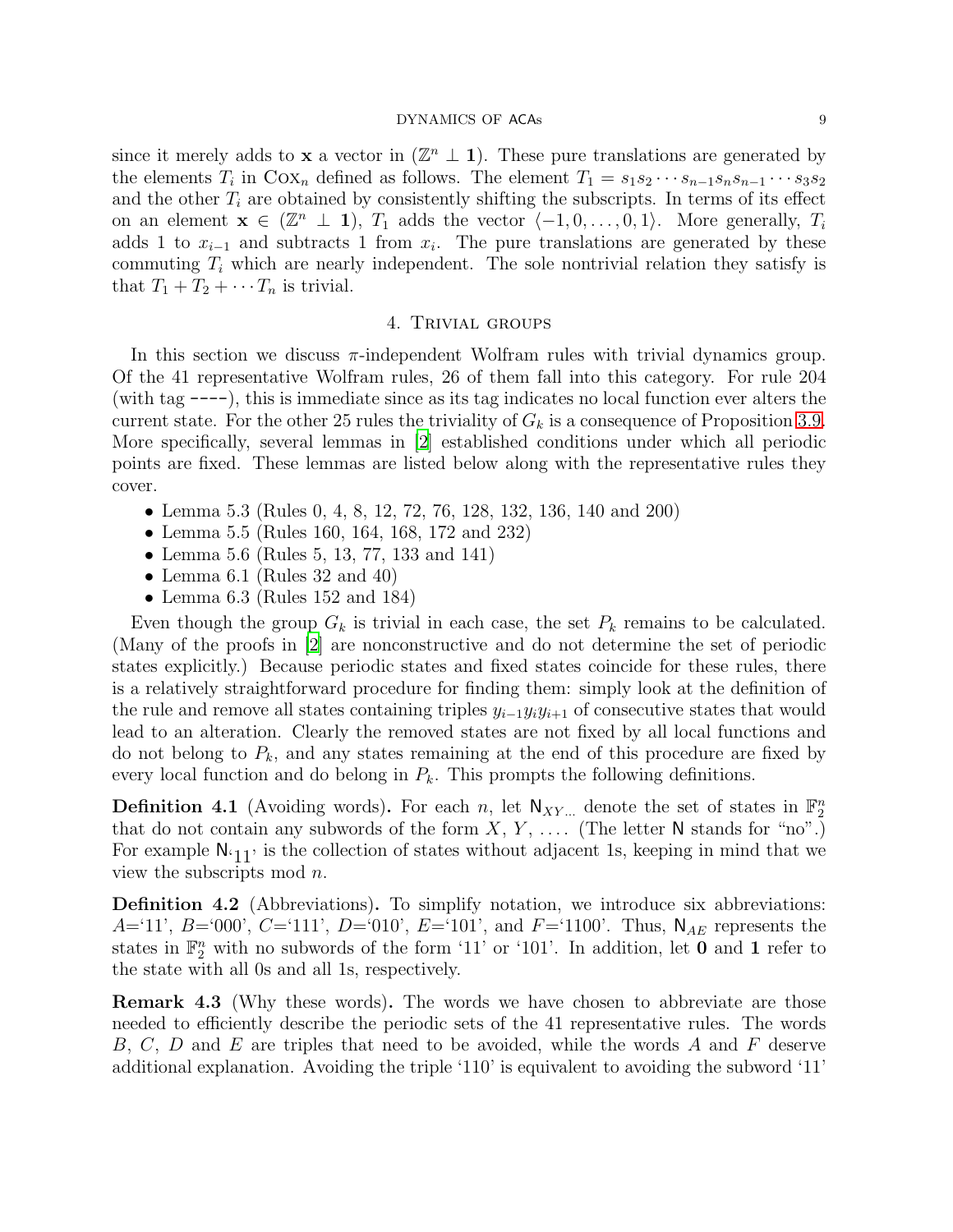| rule           | tag      | inv | refl           | i.r. | ${\mathcal O}_k$                        | $\overline{P}_k$                  | $c_k$        | $\overline{G_k}$ |
|----------------|----------|-----|----------------|------|-----------------------------------------|-----------------------------------|--------------|------------------|
| $\overline{0}$ | 0000     | 255 | $\overline{0}$ | 255  | $\mathbf{1}$                            | $\bf{0}$                          | $\mathbf{1}$ | $\mathbf{1}$     |
| 8              | $00 - 0$ | 239 | 64             | 253  | $\mathbf 1$                             | $\bf{0}$                          | $\mathbf{1}$ | $\mathbf{1}$     |
| 32             | x000     | 251 | 32             | 251  | $\mathbf{1}$                            | $\bf{0}$                          | $\mathbf{1}$ | $\mathbf{1}$     |
| $40\,$         | $x0-0$   | 235 | 96             | 249  | $\mathbf{1}$                            | $\bf{0}$                          | $\mathbf{1}$ | $\mathbf{1}$     |
| 128            | $-000$   | 254 | 128            | 254  | $\overline{2}$                          | $0 \cup 1$                        | $\mathbf{1}$ | $\mathbf{1}$     |
| 136            | $-0-0$   | 238 | 192            | 252  | $\overline{2}$                          | $0 \cup 1$                        | $\mathbf{1}$ | $\mathbf 1$      |
| 160            | 1000     | 250 | 160            | 250  | $\overline{2}$                          | $0 \cup 1$                        | $\mathbf{1}$ | $\mathbf{1}$     |
| 168            | $10 - 0$ | 234 | 224            | 248  | $\overline{2}$                          | $0 \cup 1$                        | $\mathbf{1}$ | $\mathbf{1}$     |
| 152            | $-x-0$   | 230 | 194            | 188  | $\overline{2}$                          | $0 \cup 1$                        | $\mathbf 1$  | $\mathbf{1}$     |
| 184            | $1x-0$   | 226 | 226            | 184  | $\overline{2}$                          | $0 \cup 1$                        | $\mathbf{1}$ | $\mathbf{1}$     |
| $\overline{4}$ | $000 -$  | 223 | $\overline{4}$ | 223  | $\overline{\mathsf{N}}_A $              | $\overline{\mathsf{N}}_A$         | $\mathbf{1}$ | $\overline{1}$   |
| $12\,$         | $00--$   | 207 | 68             | 221  | $ N_A $                                 | $N_A$                             | $\mathbf{1}$ | $\mathbf{1}$     |
| 132            | $-00-$   | 222 | 132            | 222  | $ N_A  + 1$                             | $N_A \cup 1$                      | $\mathbf{1}$ | $\mathbf{1}$     |
| 140            | $-0--$   | 206 | 196            | 220  | $N_A  + 1$                              | $N_A \cup 1$                      | $\mathbf{1}$ | $\mathbf{1}$     |
| $\overline{5}$ | 0001     | 95  | $\overline{5}$ | 95   | $\left\vert \mathsf{N}_{AB}\right\vert$ | $\overline{\mathsf{N}}_{AB}$      | $\mathbf{1}$ | $\overline{1}$   |
| 13             | $00 - 1$ | 79  | 69             | 93   | $ {\mathsf N}_{AB} $                    | $\mathsf{N}_{AB}$                 | $\mathbf{1}$ | $\mathbf{1}$     |
| 133            | $-001$   | 94  | 133            | 94   | $N_{AB} +1$                             | $\mathsf{N}_{AB}\cup \mathbf{1}$  | $\mathbf{1}$ | $\mathbf 1$      |
| 141            | $-0-1$   | 78  | 197            | 92   | $\mathsf{N}_{AB} +1$                    | $\mathsf{N}_{AB}\cup \mathbf{1}$  | $\mathbf{1}$ | $\mathbf{1}$     |
| 164            | $100 -$  | 218 | 164            | 218  | $\mathsf{N}_{AE} +1$                    | $\mathsf{N}_{AE} \cup \mathsf{1}$ | $\mathbf{1}$ | $\mathbf{1}$     |
| 172            | $10--$   | 202 | 228            | 216  | $N_{AE}$ + 1                            | $\mathsf{N}_{AE} \cup \mathbf{1}$ | $\mathbf{1}$ | $\mathbf{1}$     |
| 77             | $0 - -1$ | 77  | $77\,$         | 77   | $\lceil\mathsf{N}_{BC}\rceil$           | $N_{BC}$                          | $\mathbf{1}$ | $\mathbf 1$      |
| 76             | $0---$   | 205 | 76             | 205  | $ N_C $                                 | $N_C$                             | $\mathbf{1}$ | $\mathbf 1$      |
| $72\,$         | $0 - -0$ | 237 | $72\,$         | 237  | $ {\mathsf N}_{CD} $                    | $N_{CD}$                          | $\mathbf{1}$ | $\mathbf 1$      |
| 200            | $---0$   | 236 | 200            | 236  | $ N_D $                                 | $N_D$                             | $\mathbf{1}$ | $\mathbf{1}$     |
| 232            | $1 - -0$ | 232 | 232            | 232  | $N_{DE}$                                | $\mathsf{N}_{DE}$                 | $\mathbf{1}$ | $\mathbf{1}$     |
| 204            |          | 204 | 204            | 204  | $\overline{2^n}$                        | $\mathbb{F}_2^n$                  | $\mathbf{1}$ | $\overline{1}$   |

<span id="page-10-0"></span>TABLE 1. Rules with trivial dynamics group.

while allowing the state 1, and avoiding the triple '011' leads to the same conditions. It thus makes sense to abbreviate the word '11' and treat the state 1 separately. The word  $F = '1100'$  is only needed to describe  $P_{28}$  and  $P_{29}$ , so we postpone our discussion of this abbreviation until Section [6.](#page-19-0) We note that this is the only abbreviated word that is not left-right symmetric.

The periodic sets for the 26 representative Wolfram rules under discussion, calculated as described above, are listed in Table [1.](#page-10-0) The tag of rule  $k$ , along with the decimal of its inversion, reflection and inversion-reflection are also included. Finally we turn to a calculation of the number of orbits for each of these rules.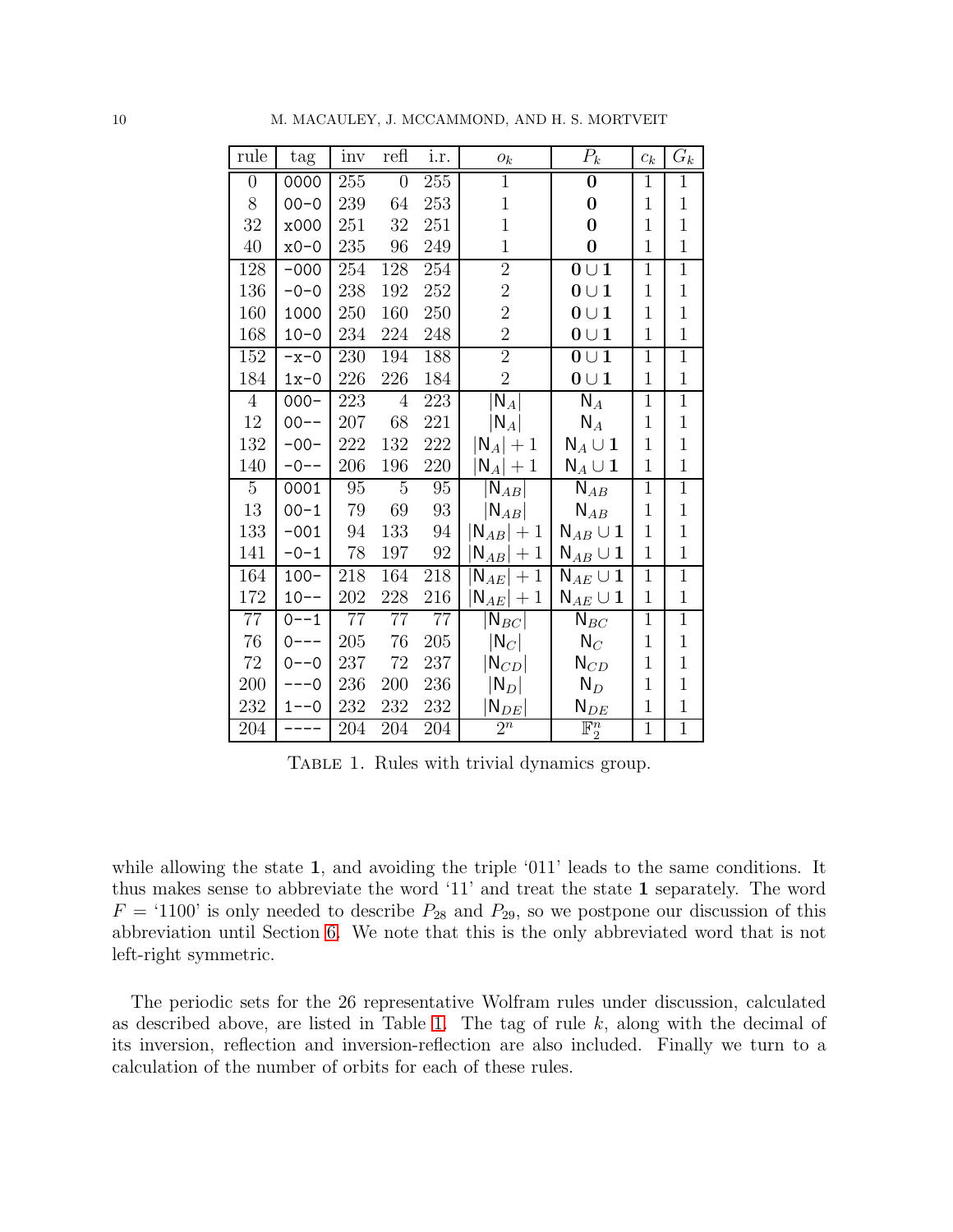| name      | words to avoid       | tiles                   | recurrence relation                  | Sloane  |
|-----------|----------------------|-------------------------|--------------------------------------|---------|
| $N_A$     | '11'                 | 0', 10'                 | $a_n = a_{n-1} + a_{n-2}$            | A000032 |
| $N_{AB}$  | '11', '000'          | '10', '100'             | $a_n = a_{n-2} + a_{n-3}$            | A001608 |
| $N_{AE}$  | '11', '101'          | '0', '100'              | $a_n = a_{n-1} + a_{n-3}$            | A001609 |
| $N_{BCF}$ | '000', '111', '1100' | '10', '100', '110'      | $a_n = a_{n-2} + 2a_{n-3}$           | A072328 |
| $N_{BC}$  | '000', '111'         | (10', 100', 110', 1100) | $a_n = a_{n-2} + 2a_{n-3} + a_{n-4}$ | A007040 |
| $N_C$     | '111'                | 0', 10', 110'           | $a_n = a_{n-1} + a_{n-2} + a_{n-3}$  | A001644 |
| $N_{CD}$  | '111', '010'         | 0, 110                  | $a_n = a_{n-1} + a_{n-3}$            | A001609 |
| $N_D$     | 010'                 |                         | $a_n = 2a_{n-1} - a_{n-2} + a_{n-3}$ | A109377 |
| $N_{DE}$  | '010', '101'         |                         | $a_n = 2a_{n-1} - a_{n-2} + a_{n-4}$ | A007039 |

<span id="page-11-0"></span>Table 2. Recurrence relations for the basic periodic sets.

Remark 4.4 (Recurrence relations). Because the dynamics groups are trivial, we have  $o_k = |P_k|$  in each case. Moreover, since each of our sets is defined by a finite list of configurations that it avoids, it is well-known that the number  $a_n$  of acceptable configurations for each n are the coefficients of an easily calculated rational generating function  $|6|$ . As a consequence, they satisfy a constant coefficient recurrence relation. The last statement also follows from  $\vert 4$ , Theorem 5.3, p. 132.

In all but two cases these negative descriptions can be reformulated as positive ones that allow us to compute the recurrence with ease. For example, the states in  $N_A$  are those without adjacent 1s and every such state can be uniquely decomposed into subwords of the form '0' and '10' that we call "tiles". Counting these involve the Lucas numbers and, indirectly, the Fibonacci numbers.

<span id="page-11-1"></span>**Definition 4.5** (Fibonacci and Lucas). In order to count the size of  $\mathsf{N}_A$  we first consider the number  $b_n$  of ways to build a word of length n out of the tiles 0 and 10, i.e. with no cyclic subscripting. By focusing on the type of the final tile, we see that the number of such tiles satisfy the recurrence relation  $b_n = b_{n-1} + b_{n-2}$  with initial conditions  $b_1 = 1$  and  $b_2 = 2$ . The unique solution of the recurrence is  $b_n = \text{FIB}_{n+1}$  where  $\text{FIB}_n$  are the famous *Fibonacci* numbers with values  $\{1, 1, 2, 3, 5, 8, 13, 21, \ldots\}$  starting with FIB<sub>1</sub>. Returning to the cyclic version, there are three ways the vertex  $i$  can be covered by a tile: it can be a 0 tile, the first digit of a 10 tile or the second digit of a 10 tile. Once the tile containing vertex i has been placed, the remaining problem involves tiling a word. Thus  $a_n = b_{n-1} + 2b_{n-2}$ . It is now easy to see that  $a_n$  satisfies the same recurrence relation as  $b_n$  but with different initial conditions. In this case  $a_1 = 1$  and  $a_2 = 3$  and the solution of the recurrence is  $a_n = \text{Luc}_n$ where  $LUC_n$  are the nearly as famous *Lucas numbers* with values  $\{1, 3, 4, 7, 11, 18, 29, \ldots\}$ starting with  $LUC_1$ .

This analysis of the size of  $N_A$  easily extends to those cases with a tiling description supplementing the description by words to avoid. The tiles in each case and the corresponding recurrence relation are listed in Table [2.](#page-11-0) The final column is a reference to the appropriate entry in Neil Sloane's Online Encyclopedia of Integer Sequences [\[5\]](#page-23-5). The remaining two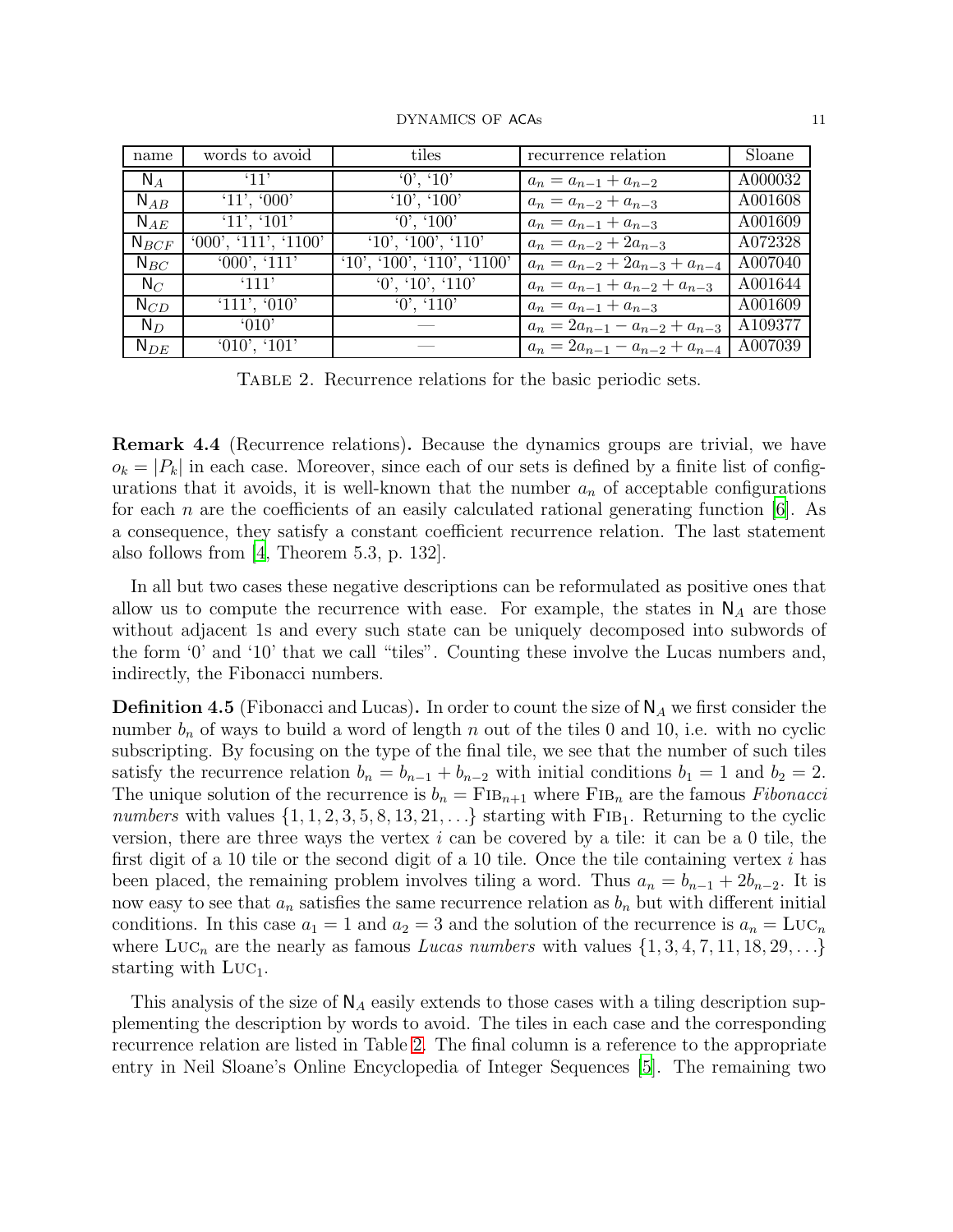<span id="page-12-0"></span>cases,  $N_D$  and  $N_{DE}$ , are classical situations where isolated 1s and/or isolated 0s are to be avoided. See the references listed in their entries in [\[5\]](#page-23-5) for further details.

#### 5. Invertible rules

We now turn our attention to Wolfram rules where every state is periodic. Of the 41 representative Wolfram rules, 9 of them fall into this category. Our results for these 9 rules are summarized in Table [3.](#page-13-0) Note that the more complicated numbers and groups  $o_k$  and  $G_k$  are not explicitly listed in the table and only described in the text. As a convention, when it is clear that rule k is the rule under discussion, we use  $F_i$  instead of the more cumbersome  $\textsf{Wolf}_{i}^{(k)}$  to denote the rule that updates the  $i^{th}$  coordinate. Finally, recall that the Coxeter label  $c_k$  must be a divisor of 12 and note that all six possible values occur among these "invertible" rules.

<span id="page-12-1"></span>**Definition 5.1** (Invertible rules). An SDS  $\mathfrak{F}_Y$  is called *invertible* when every state  $\mathbb{F}^n$  is periodic, or equivalently when every update rule  $F_i$  is a bijection. To see the equivalence note that when every update rule is bijective, their composition is a permutation and every state is periodic. Conversely, if every state is periodic, then the SDS maps are permutations and the only way this can happen is when every update rule is at least injective and hence bijective.

It is also worth noting that when there are only two possible vertex states, invertibility is characterized by the absence of the symbols 0s and 1s in the tags of the update rules. Before discussing the invertible rules individually, we need some additional notation.

Definition 5.2 (Blocks). If y is any state other than 0 or 1 then it consists of alternating strings of 0s an 1s that we abbreviate using exponents. For example  $1<sup>5</sup>0<sup>3</sup>$  is shorthand for the word 11111000. We call a maximal subword of the form  $0^i$ ,  $1^j$ ,  $0^i1^j$  or  $1^j0^i$  (with i and j positive) a 0-block, a 1-block, a 01-block and a 10-block, respectively. For example, keeping in mind the cyclic nature of the subscripts, the state  $y = 1101001$  has two 1-blocks  $(1 \text{ and } 1^3)$ , two 0-blocks  $(0 \text{ and } 0^2)$ , two 01-blocks  $(01 \text{ and } 0^21^3)$ , and two 10-blocks  $(10^2 \text{)}$ and  $1<sup>3</sup>0$ ). Every block has a length. Blocks of length 1 are called *isolated* and longer blocks are called nontrivial.

The effect of each of the four possible x's in a tag can be described in this language.

**Remark 5.3** (Tags and dynamics). When  $t_0=x$  (010  $\leftrightarrow$  000) isolated 1s can be created and removed and when  $t_3=x$  (111  $\leftrightarrow$  101) isolated 0s can be created and removed. When  $t_1=$  x (011  $\leftrightarrow$  001) the boundary between a 1-block and the 0-block to its left can be shifted left or right and when  $t_2 = x (110 \leftrightarrow 100)$  the boundary between a 1-block and the 0-block to its right can be shifted left or right.

We now discuss the invertible rules one at a time.

Rule 204. As we already noted in the last section, under rule 204, with tag ----, all of the local functions leave the state of the system unchanged, every local function induces the trivial permutation, and the group generated is the trivial group. There are thus  $2<sup>n</sup>$ orbits since every distinct state is an orbit.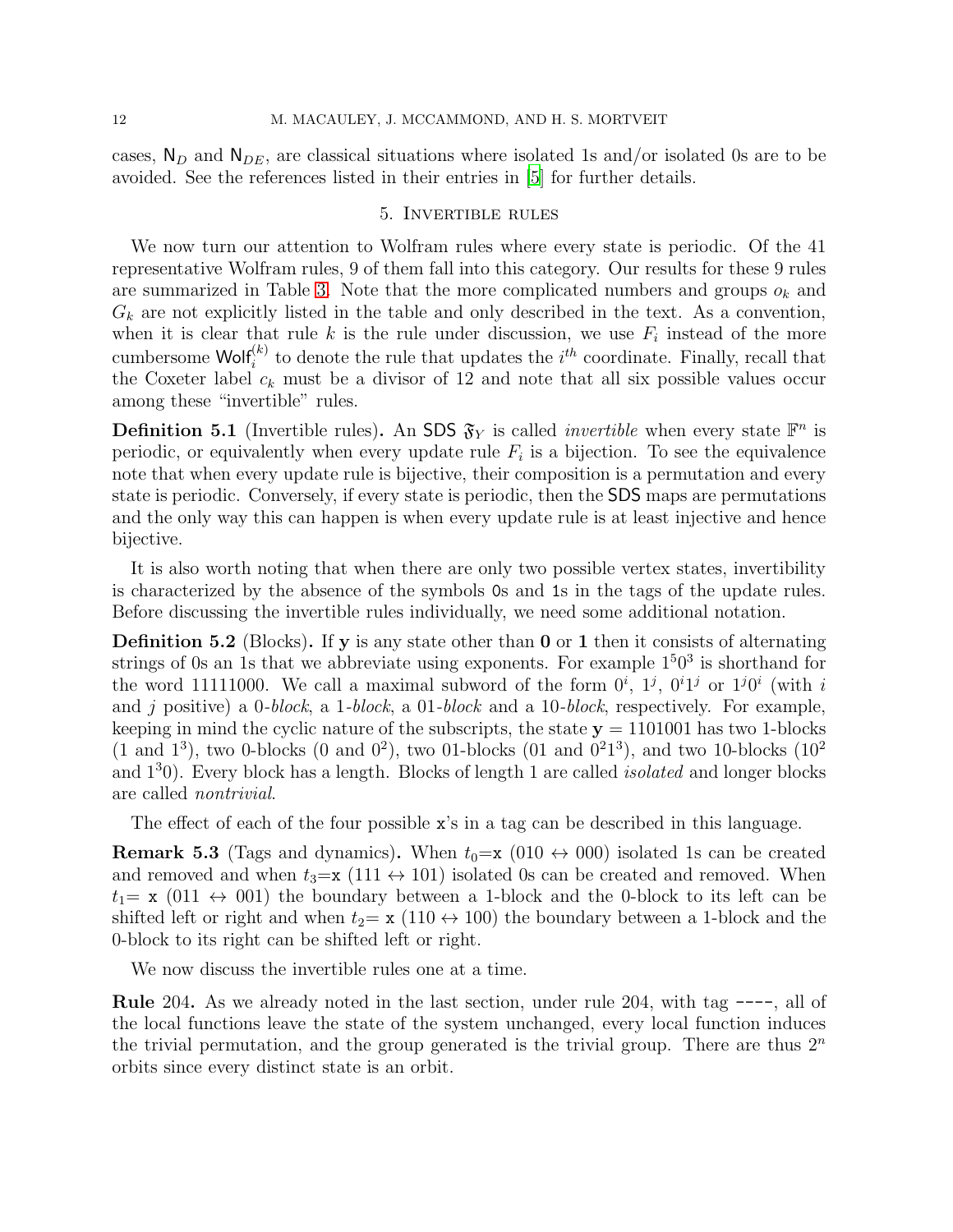| rule | tag        | inv | refl | i.r. | $O_k$                         | $P_k$            | $c_k$          | $G_k$                         |
|------|------------|-----|------|------|-------------------------------|------------------|----------------|-------------------------------|
| 204  |            | 204 | 204  | 204  | $2^n$                         | $\mathbb{F}_2^n$ |                |                               |
| 51   | xxxx       | 51  | 51   | 51   |                               | $\mathbb{F}_2^n$ | $\overline{2}$ | $\mathbb{Z}_2^n$              |
| 60   | $xx--$     | 195 | 102  | 153  | $\overline{2}$                | $\mathbb{F}_2^n$ | $\overline{4}$ | $\mathrm{SL}_n(\mathbb{Z}_2)$ |
| 150  | $-xx-$     | 150 | 150  | 150  | $\frac{n}{2}$<br>$+2$         | $\mathbb{F}_2^n$ | 3              | Thm $5.4$                     |
| 105  | $x$ - $-x$ | 105 | 105  | 105  | $O_{105}$                     | $\mathbb{F}_2^n$ | 3              | Thm $5.5$                     |
| 156  | $-x--$     | 198 | 198  | 156  | $ {\sf N}_A \cup \mathbf{1} $ | $\mathbb{F}_2^n$ | 6              | Thm $5.6$                     |
| 201  | --x        | 108 | 201  | 108  | $ {\mathsf N}_D $             | $\mathbb{F}_2^n$ | 6              | Thm 5.9                       |
| 57   | $XX-X$     | 99  | 99   | 57   |                               | $\mathbb{F}_2^n$ | 12             | Conj $5.10$                   |
| 54   | $XXX -$    | 147 | 54   | 147  | $\overline{2}$                | $\mathbb{F}_2^n$ | 12             | Conj $5.11$                   |

<span id="page-13-0"></span>TABLE 3. Invertible rules.

Rule 51. Under rule 51, with tag xxxx, the local functions ignore their context and always alter the value. Since the local functions pairwise commute,  $c_{51} = 2$ , and the dynamics group is a quotient of  $\mathbb{Z}_2^n$ . But since the composition of every distinct subset of local functions toggles a distinct subset of vertex states, there are at least  $2^n$  elements in  $G_{51}$ . Thus  $G_{51}$  is isomorphic to  $\mathbb{Z}_2^n$ . Finally, it is easy to see that there is only one orbit, so  $o_{51} = 1.$ 

**Rule** 60. The dynamics group  $G_{60}$  is interesting because its structure is slightly unexpected. The key observation is that when vertex  $i$  is updated, its new value is its old value plus the value of the vertex immediately to its left. In other words  $Wolf_i^{(60)}$  replaces  $y_i$  with  $y_i + y_{i-1}$ , which leads to a matrix representation of the update rules. Viewing **y** as a column vector, the effect of updating vertex  $i$  can be achieved by multiplying **y** on the left by the matrix  $\mathbf{A}_i := I + E_{i,i-1}$  where I is the  $n \times n$  identity matrix and  $E_{i,j}$ is the elementary matrix with 0s everywhere except for a single 1 in the  $(i, j)$  position. Matrix multiplication by  $A_i$  is a concise description of the function Wolf<sup>(60)</sup> from  $\mathbb{F}_2^n$  to  $\mathbb{F}_2^n$  and thus the matrix group generated by the  $\mathbf{A}_i$ s is isomorphic to the dynamics group  $G_{60}$ . Since each  $\mathbf{A}_i$  has determinant 1, it is clear that  $G_{60}$  is a subgroup of  $SL_n(\mathbb{Z}_2)$ , and, in fact, it is well-known that these matrices generate all of  $SL_n(\mathbb{Z}_2)$  [\[7,](#page-23-6) pg. 455]. Thus  $G_{60}$  is isomorphic to  $SL_n(\mathbb{Z}_2)$ . Under this group action it is clear that **0** is fixed and the remaining states form a single orbit. A calculation shows  $c_{60} = 4$ .

**Rule** 150. Rule 150 is similar to rule 60 but this time, when vertex i is updated, its new value is the sum of its old value plus the value of the vertices immediately to its left and its right. This is better known as the *parity function*. More explicitly,  $F_i = \text{Wolf}_i^{(150)}$  replaces  $y_i$  with  $y_{i-1} + y_i + y_{i+1} \mod 2$ , which leads to a matrix representation of the update rules as before. If we define the matrices  $A_i$  as  $I + E_{i,i-1} + E_{i,i+1}$  then the group  $G_{150}$  can be identified as the subgroup of  $SL_n(\mathbb{Z}_2)$  the matrices  $A_i$  generate. Unlike rule 60 it is not clear which subgroup of  $SL_n(\mathbb{Z}_2)$  this generates. An approach via Coxeter groups is more successful.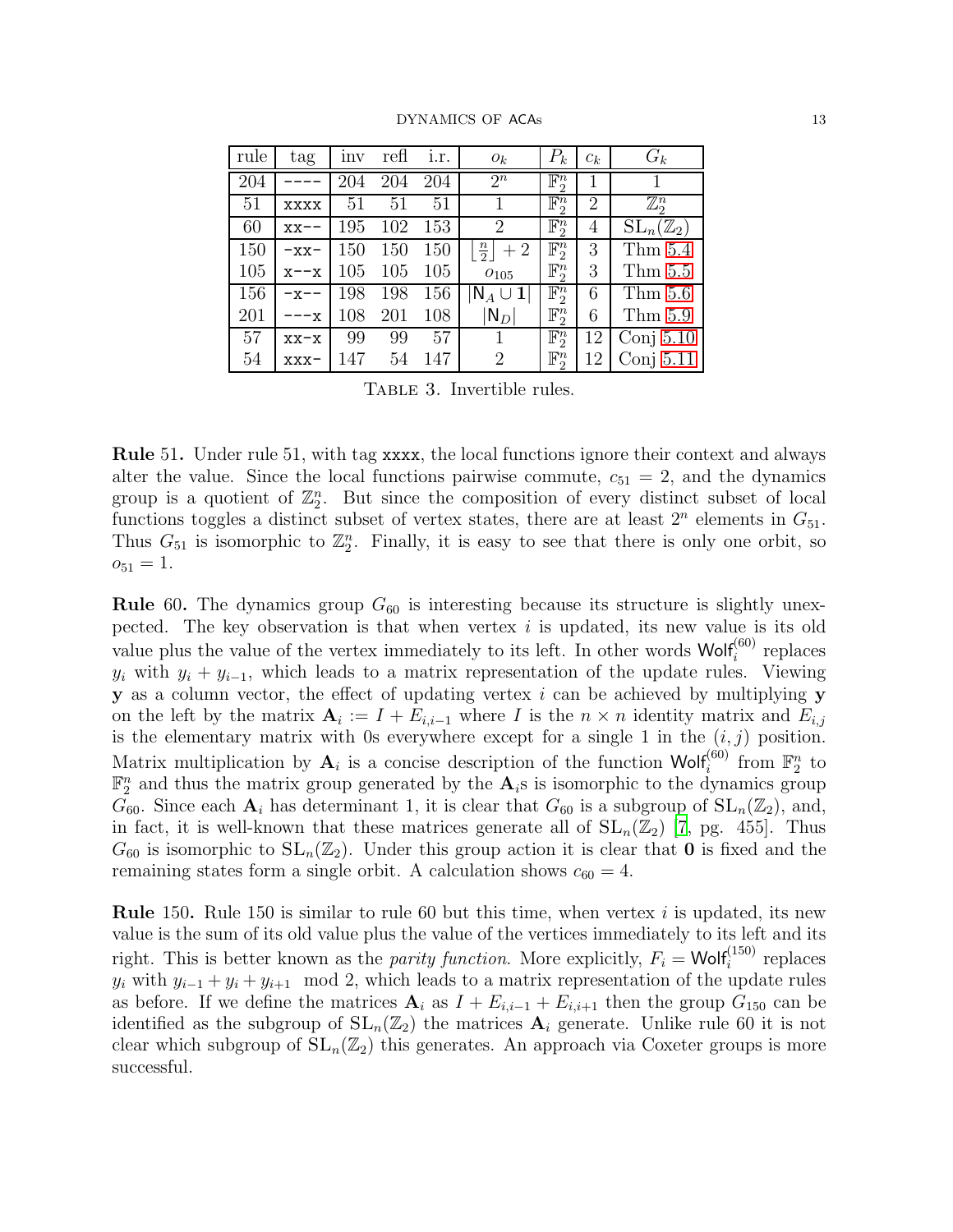Since an easy calculation shows that  $c_k = 3$ ,  $G_{150}$  is a quotient of  $Cox_n$ . Recall from Remark [3.13](#page-8-0) that  $Cox_n \cong (\mathbb{Z}^n \perp \mathbf{1}) \rtimes Sym_n$  as well as the conventions established there. The analysis of  $G_{150}$  involves two steps. The first is to show that the map  $Cox_n \rightarrow G_{150}$ is a factor of the map  $Cox_n \to Sym$  (i.e. the later map decomposes as  $Cox_n \to G_{150} \to$  $Sym_n$ . To see that  $G_{150}$  maps onto  $Sym_n$  in a manner consistent with the projection  $\text{Cox}_n \to \text{Sym}_n$  start with a state y and imagine that the numbers 1 up to n are placed in the gaps between the *n* positions. In particular, initially place the number  $i$  between  $y_{i-1}$  and  $y_i$ . When  $F_i$  is applied to a state y switch the numbers on either side of  $y_i$  fixing all the others, in addition to updating the value of  $y_i$ . We claim that if i was originally in a gap that marked the end of a 0-block or 1-block, then the same is true of the place where  $i$  ends up in the final state. This follows easily from the way rule 150 updates states. From this it is not too hard to see that if a sequence of update rules fixes every state, then each of the numbers 1 through  $n$  must also return to their original position. More concretely, if the numbers 1 through  $n$  do not all return to their original positions, it is easy to find an explicit state that is not fixed by this sequence of update rules. This means that there is a well-defined group homomorphism  $G_{150}$  to  $Sym_n$  that sends the permutation  $[\mathfrak{F}_{Y}, \pi] = F_{\pi_n} \circ \cdots \circ F_{\pi_1}$  to its permutation of the set  $\{1, 2, \ldots, n\}$ . Since this matches the image of  $s_{\pi_n} \cdots \circ s_{\pi_1}$  under the map  $\text{Cox}_n \to \text{Sym}_n$  we have the factorization we desire.

The existence of maps  $\text{Cox}_n \rightarrow G_{150} \rightarrow \text{SYM}_n$  imply that the kernel of the first map consists solely of pure translations and we only need to analyze which pure translations lie in the kernel in order to completely understand the group  $G_{150}$ . To do this we use the concrete description of  $Cox_n$  given in Remark [3.13.](#page-8-0) One of the generating pure translations in  $Cox_n$  is the element  $T_1 = s_1s_2\cdots s_{n-1}s_ns_{n-1}\cdots s_3s_2$ . The image of this inside  $G_{150}$  is the element  $F_1 \circ F_2 \circ \cdots \circ F_{n-1} \circ F_n \circ F_{n-1} \cdots \circ F_3 \circ F_2$ . If we apply this sequence of update rules to an arbitrary state  $y$  (using the parity function as we should), the final result is  $y + (y_2 + y_n)$ 1. More generally, the image of  $T_i$  acts on states by sending y to  $y + (y_{i-1} + y_{i+1})$ 1. Applying  $T_i$  twice is clearly trivial so the kernel contains the subgroup of  $(\mathbb{Z}^n \perp \mathbf{1})$  that the vectors  $2T_i$  generate. This set is  $(2\mathbb{Z})^n \perp \mathbf{1}$ . As a consequence,  $G_{150}$  is a quotient of the group  $(\mathbb{Z}_2^n \perp \mathbf{1}) \rtimes \text{Sym}_n$  of size  $2^{n-1} \cdot n!$ . When n is even there is another pure translation in the kernel, namely, the result of applying once each  $T_i$  with an odd subscript. As a pure translation this adds the vector  $\langle -1, 1, -1, \cdots, -1, 1 \rangle$ . Equivalently, when *n* is even  $G_{150}$  is a quotient of  $((\mathbb{Z}_2^n \perp 1)/\langle 1 \rangle) \rtimes Sym$ . (Note that adding 1 to a state x replaces x with its complement, the 0s become 1s and vice versa. Moreover, this pure translation commutes with the symmetric group action and is central in  $(\mathbb{Z}_2^n \perp \mathbf{1}) \rtimes \text{Sym}_n$ . We now show that these are the only pure translations in the kernel.

<span id="page-14-0"></span>**Theorem 5.4** (Rule 150). When n is odd the group  $G_{150}$  is isomorphic to  $(\mathbb{Z}_2^n \perp \mathbf{1}) \rtimes \text{Sym}_n$ and when n is even it is isomorphic to  $((\mathbb{Z}_2^n \perp 1)/\langle 1 \rangle) \rtimes Sym$ . In particular,  $|G_{150}|$  =  $2^{n-1} \cdot n!$  when  $2 \nmid n$  and  $2^{n-2} \cdot n!$  when  $2 \nmid n$ .

*Proof.* That  $G_{150}$  is a quotient of these groups was shown above, so we only need to show that we have found the full kernel of the map  $\text{Cox}_n \rightarrow G_{150}$ . To see whether there are any other pure translations that are trivial in  $G_{150}$  note that  $T_{i-1}$  and  $T_{i+1}$  are the only generating pure translations that add  $y_i \mathbf{1}$  to y. Thus, if  $a_1T_1 + a_2T_2 + \cdots + a_nT_n$  acts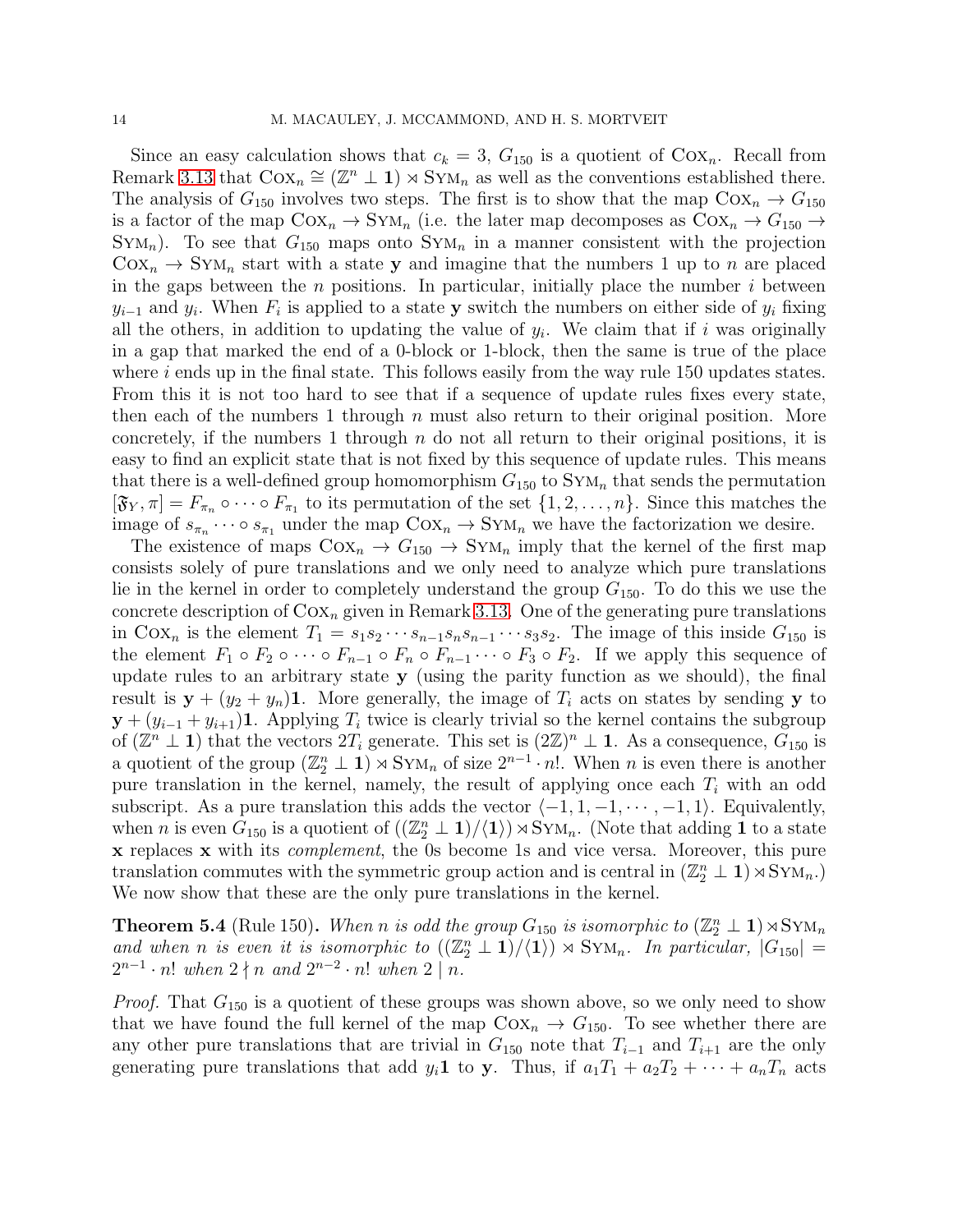trivially on every state y, the parity of  $a_{i-1}$  and  $a_{i+1}$  must match for every i. When n is odd, this means that all the  $a_i$  have the same parity and every such element is one we already know lies in the kernel. When  $n$  is even there is one additional possibility. Perhaps the  $a_i$ s with even subscripts have one parity and the ones with odd subscripts have the other. Removing summands we already know to lie in the kernel and using the relation  $T_1 + T_2 + \cdots + T_n = 0$  if necessary, we see that this possibility is equivalent to  $T_1 + T_3 + T_5 + \cdots + T_{n-1}$ , again, an element we already know lies in the kernel.

Although we did not need its orbit structure in order to analyze  $G_{150}$ , it is easy to see that the changes rule 150 allows (and the only changes it allows) are the alterations of the boundaries of the 0-blocks and 1-blocks. Thus two states belong to the same orbit iff they have the same number of 0-blocks and the same number of 1-blocks. In particular  $o_{150} = \left\lfloor \frac{n}{2} \right\rfloor$  $\frac{n}{2}$  + 2 with the 2 corresponding to the fixed states **0** and **1**.

Rule 105. Rule 105 is the negation of the parity function and its analysis is very similar to our analysis of rule 150. In particular,  $F_i = \text{Wolf}_i^{(105)}$  replaces  $y_i$  with  $1 + y_{i-1} + y_i + y_{i+1}$ mod 2. The group  $G_{105}$  can be described as a subgroup of a linear group (with an extra row and column added for constants) but viewing it as a Coxeter quotient is more fruitful. The Coxeter label  $c_{105} = 3$ , and  $Cox_n \rightarrow G_{105} \rightarrow Sym_n$  as above. The argument for such a factorization is similar in spirit to the one presented above for rule 150 but complicated by the presence of negations. We omit the details.

The existence of maps  $\text{Cox}_n \rightarrow G_{105} \rightarrow \text{Sym}_n$  imply that the kernel of the first map consists solely of pure translations and we only need to analyze which pure translations lie in the kernel in order to completely understand the group  $G_{105}$ . This time the image of the pure translation  $T_i$  in  $G_{105}$  acts on states by sending y to  $y + (1 + y_{i-1} + y_{i+1})$ 1. Applying  $T_i$  twice is clearly trivial so the kernel contains the subgroup of  $(\mathbb{Z}^n \perp \mathbf{1})$  that the vectors  $2T_i$  generate. This set is  $(2\mathbb{Z})^n \perp \mathbf{1}$ . As a consequence,  $G_{105}$  is a quotient of the group  $(\mathbb{Z}_2^n \perp \mathbf{1}) \rtimes Sym_n$  of size  $2^{n-1} \cdot n!$ . When n is a multiple of 4 there is another pure translation in the kernel, namely, the result of applying once each  $T_i$  with an odd subscript. The reason n needs to be a multiple of 4 and not merely even is that when n is twice an odd number y is sent to y+1. As a pure translation this adds the vector  $\langle -1, 1, -1, \cdots, -1, 1 \rangle$ . Equivalently, when *n* is even  $G_{105}$  is a quotient of  $((\mathbb{Z}_2^n \perp 1)/\langle 1 \rangle) \rtimes Sym$ . We now show that these are the only pure translations in the kernel.

<span id="page-15-0"></span>**Theorem 5.5** (Rule 105). When n is not a multiple of 4 the group  $G_{105}$  is isomorphic to  $(\mathbb{Z}_2^n \perp 1) \rtimes \text{Sym}_n$  and when it is a multiple of 4 it is isomorphic to  $((\mathbb{Z}_2^n \perp 1)/\langle 1 \rangle) \rtimes \text{Sym}_n$ .  $\overline{\ln}$  particular,  $|\overline{G}_{105}| = 2^{n-1} \cdot n!$  when  $4 \nmid n$  and  $|G_{105}| = 2^{n-2} \cdot n!$  when  $4 \mid n$ .

*Proof.* That  $G_{105}$  is a quotient of these groups was shown above, so we only need to show that we have found the full kernel of the map  $Cox_n \rightarrow G_{105}$ . To see whether there are any other pure translations that are trivial in  $G_{105}$  note that  $T_{i-1}$  and  $T_{i+1}$  are the only generating pure translations that add  $y_i$ 1 to y. Thus, if  $a_1T_1+a_2T_2+\cdots+a_nT_n$  acts trivially on every state y, the parity of  $a_{i-1}$  and  $a_{i+1}$  must match for every i. When n is odd, this mean that all the  $a_i$  have the same parity and every such element is one we already know lies in the kernel. When n is even there is one additional possibility. Perhaps the  $a_i$ s with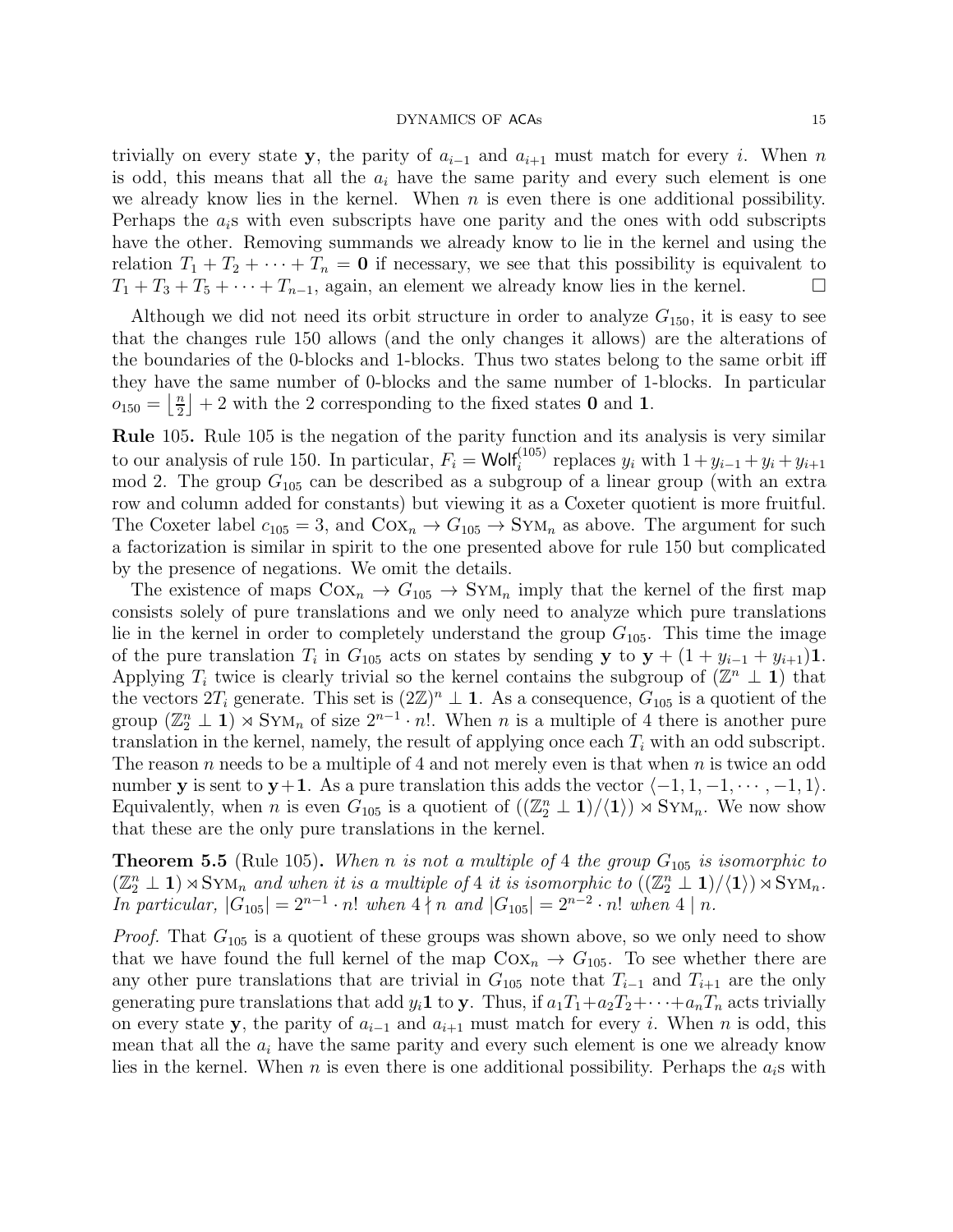even subscripts have one parity and the ones with odd subscripts have the other. Removing summands we already know to lie in the kernel and using the relation  $T_1+T_2+\cdots+T_n = 0$ if necessary, we see that this possibility is equivalent to  $T_1 + T_3 + T_5 + \cdots + T_{n-1}$ . If n is twice an odd number then y is sent to  $y + 1$  and this is not in the kernel, but when n is twice an even number (i.e.  $4 \mid n$ ) then this is an element we already know lies in the kernel.

Finally, for the sake of completeness, we include a description of  $o_{105}$  but leave a verification of our assertions as an exercise. When *n* is twice an odd number  $o_{105} = 2 \frac{n}{4}$  $\frac{n}{4}$  | + 4, when *n* is twice an even number  $o_{105} = 2 \left\lfloor \frac{n}{4} \right\rfloor$  $\frac{n}{4}$  + 2, and when *n* is odd,  $o_{105} = 2$  (and these are the orbits of 0 and 1).

Rule 156. Wolfram rule 156 is a case where the orbit structure is useful and we use it to prove that  $G_{156}$  is a subdirect product of symmetric groups of particular sizes in a very concrete fashion. The first thing to notice is that the only changes rule 156 allows are growing or shrinking 1-blocks from the right. Isolated 1s and 0s can neither be created nor removed (so the number of blocks is an invariant) and the left end of a 1-block is never moved (so that subwords of the form 01 persist forever). To analyze the number of orbits, apply the rewrite rule  $110 \rightarrow 100$  to remove as many 1s as possible. It should be clear that (unless we started with the state 1) this process ends when all remaining 1s are isolated. Moreover, these remaining 1s are precisely the leftmost 1s in the initial blocks so there is a unique state in each orbit with isolated ones. In other words, the orbits are in natural bijection with the set  $\mathsf{N}_A \cup \mathsf{1}$ , and thus  $o_{156} = |\mathsf{N}_A \cup \mathsf{1}| = \text{Luc}_n + 1$ .

We now examine the way the updates rules act on the states in each orbit individually. The fixed state 1 can be discarded since the trivial group it generates does not contribute meaningfully to the subdirect product. Next we note that the dynamics group restricted to a single orbit usually splits further as a direct product. For example, consider the state  $y = 1000001000$ . It has a two 10-blocks, one of length 6 and one of length 4. The orbit of y consists of all words that can be written as a 10-block of length 6 followed by a 10-block of length 4. In particular, the first six digits can be 100000, 110000, 111000, 111100 or 111110 and the last four can be 1000, 1100 or 1110. These fifteen combinations form the complete orbit. In addition, writing  $F_i$  in place of Wolf<sup> $(156)$ </sup>, the only update rules that act nontrivially on this orbit are  $F_2$ ,  $F_3$ ,  $F_4$ ,  $F_5$ ,  $F_8$  and  $F_9$ , but  $F_2$ ,  $F_3$ ,  $F_4$  and  $F_5$  commute with  $F_8$  and  $F_9$  so  $G_{156}$  restricted to this orbit splits as a direct product  $\langle F_2, F_3, F_4, F_5 \rangle \times \langle F_8, F_9 \rangle$ .

If we focus in on the first six digits for a moment and name the possibilities  $x_1 = 100000$ ,  $x_2 = 110000, x_3 = 111000, x_4 = 111100$  and  $x_5 = 111110$  then we see that  $F_2$  swaps  $x_1$  and  $x_2$  and fixes the other  $x_i$ ,  $F_3$  swaps  $x_2$  and  $x_3$ ,  $F_4$  swaps  $x_3$  and  $x_4$  and  $F_5$  swaps  $x_4$  and  $x_5$ . The induced permutations of the five possibilities are  $F_2 = (12)$ ,  $F_3 = (23)$ ,  $F_4 = (34)$  and  $F_5 = (45)$ . Thus, these four update rules, restricted in this way generate a copy of  $\text{Sym}_5$ with the functions  $F_2$ ,  $F_3$ ,  $F_4$  and  $F_5$  acting as the standard Coxeter generating set.

More generally, if a state y contains a 10-block of length  $m + 1$  starting at position  $\ell$ , then every state in the orbit of y contains a 10-block of this length at this location. There are m possibilities for a block of this type that we call  $x_i = 1^i 0^j$  where  $i, j > 0$  and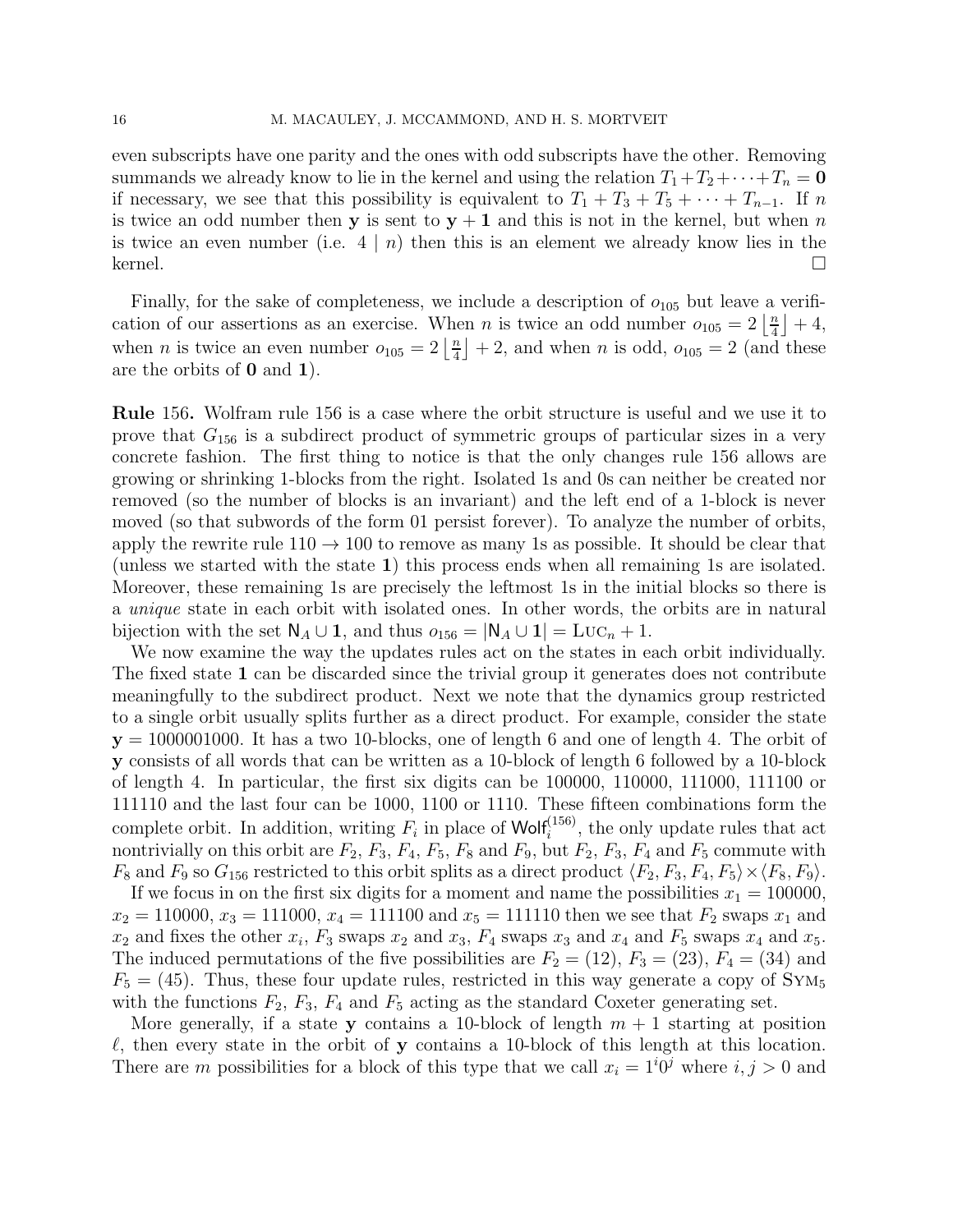DYNAMICS OF ACAs 17

| $\, n$ | $ G_{156} $         | $ G_{201} $                                                                     | $ G_{73} $                                 |
|--------|---------------------|---------------------------------------------------------------------------------|--------------------------------------------|
|        | $2^3.3^4$           | (7!/2)                                                                          | (7!/2)                                     |
| 5      | $2^{15} \cdot 3^5$  | $2^5.(11!/2)$                                                                   | $2^5.(11!/2)$                              |
| 6      | $2^{18}.3^{12}.5^6$ | $2^6 \cdot 3^6 \cdot (18!/2)$                                                   | $2^5 \cdot 3^6 \cdot (18!/2)$              |
|        |                     | $2^{42} \cdot 3^{28} \cdot 5^7$   $2^{21} \cdot 3^{14} \cdot 5^7 \cdot (29!/2)$ | $2^{21} \cdot 3^7 \cdot 5^7 \cdot (29!/2)$ |

<span id="page-17-1"></span>TABLE 4. The orders of  $G_{156}$ ,  $G_{201}$  and  $G_{73}$  for small values of n.

 $i + j = m + 1$ . The update rules  $F_{\ell+1}, \ldots, F_{\ell+m-1}$  are the only ones that alter this block and they generate a copy of  $\text{Sym}_{m}$  acting on the possibilities  $x_i$  in the standard way. We call this group  $\text{Sym}_m^{(\ell)}$ . As a group it is  $\text{Sym}_m$  and the number  $\ell$  indicates which update rules generate  $Sym_m$  and in what way. Returning to our earlier example, we see that the quotient of  $G_{156}$  obtained by restricting to the orbit of  $y = 1000001000$  is the group  $\text{Sym}_5^{(1)} \times \text{Sym}_3^{(7)}$ . More generally, if **y** has 10-blocks of lengths  $m_1 + 1, m_2 + 1, \ldots, m_k + 1$ starting at  $\ell_1, \ell_2, \ldots, \ell_k$  then the quotient of  $G_{156}$  restricted to the orbit of y is the group  $\text{SYM}_{m_1}^{(\ell_1)} \times \text{SYM}_{m_2}^{(\ell_2)} \times \cdots \times \text{SYM}_{m_k}^{(\ell_k)}.$ 

To summarize,  $G_{156}$  is a subdirect product of groups, each of which is isomorphic to a direct product of groups of the form  $\text{Sym}_m^{(\ell)}$ . When written out completely using the orbit structure, the groups  $\text{Sym}_{m}^{(\ell)}$  occur multiple times and the projection of  $G_{156}$  onto each of these repeated factors is identical. As a consequence, the group  $G_{156}$  can be embedded in a direct product where each of these groups only occurs once. Note that the position  $\ell$  can be any number 1 through n, but that  $m + 1$  can only be 2 through n excluding  $n - 1$  since the complement of the 10-block with length  $m + 1$  must be tilable by 10-blocks and these have length at least 2.

<span id="page-17-0"></span>**Theorem 5.6** (Rule 156). The group  $G_{156}$  is a subdirect product of symmetric groups. In particular,

$$
G_{156} \subset \prod_{\ell=1}^n \left(\text{Sym}_{n-1}^{(\ell)} \times \prod_{m=2}^{n-3} \text{Sym}_m^{(\ell)} \right)
$$

and each generator of  $G_{156}$  restricted to a factor is either trivial or a standard Coxeter generator as described above.

Note that the factors with  $m = 1$  have been eliminated from these products, which is possible because the groups  $\text{Sym}_{1}^{(\ell)}$  are trivial. We computed the order of  $G_{156}$  for  $4 \leq n \leq 7$ , and the results are shown in Table [4.](#page-17-1) Notice that for  $n > 4$  each of these orders are  $n^{th}$  powers.

Rule 201. Rule 201 is a second situation where the orbit structure can be used to simplify our analysis. In particular we use orbit structures to prove that  $G_{201}$  is a subdirect product of groups that are all (conjecturally) symmetric or alternating groups of particular sizes in a very concrete fashion. The first step is to analyze the orbit structure. The only changes under rule 201 are the creation or removal of isolated 1s. In particular the size and location of nontrivial 1-blocks in a state y are an invariant of its orbit. In fact, since we can remove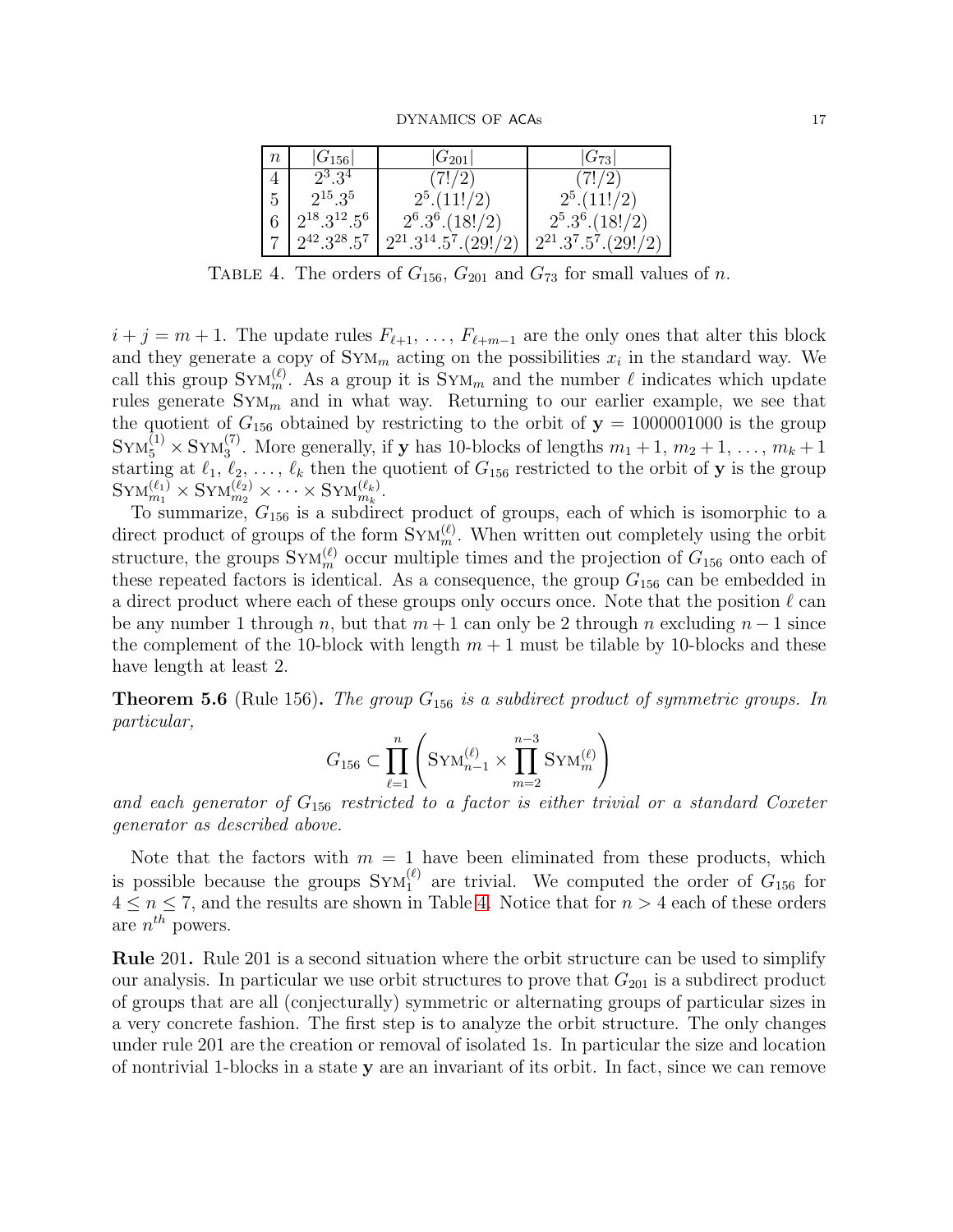all isolated 1s, any two states with the same set of nontrivial 1-blocks belong to the same orbit and every orbit has exactly one state with no isolated 1s. Thus  $o_{201} = |N_D|$ , the number of states with no isolated 1s.

Let y be a state with no isolated 1s. It should be clear that the restriction of the group  $G_{201}$  to the orbit of y will split as a direct product with one factor for each 0-block in y. This is because all of the local functions that insert and remove isolated 1s in one 0-block will commute with those that insert and remove isolated 1s in a different 0-block, being separated by nontrivial 1-blocks. As was the case with rule 156, the orbit groups of  $G_{201}$ split into factors, the refined direct product contains redundancies and these redundancies can be removed to give a better subdirect product representation of  $G_{201}$ . In particular,  $G_{201}$  embeds in the subdirect product of orbit groups acting on orbits with only one 0-block. Let  $LG_n$  denote the group obtained by restricting  $G_{201}$  to the orbit of **0** and let  $FG_m^{(\ell)}$  be the group obtained by restricting  $G_{201}$  to the orbit of the state y with a single 0-block of length m starting at position  $\ell$ . The notations stand for Lucas group and Fibonacci group and are suggested by the fact that the orbit of 0 under  $G_{201}$  is  $\mathsf{N}_A$  of size  $\text{Luc}_n$  and the orbit of y under  $G_{201}$  has size FIB<sub>m</sub> (the first 0 is fixed and the remaining  $m-1$  digits of the 0-block are tiled by tiles 0 and 10). In the case of  $LG_n$  we can be slightly more precise.

**Proposition 5.7** (Lucas groups). The group LG<sub>n</sub> is a subgroup of  $\text{SYM}_{\text{LUC}_n}$  when  $\text{FB}_{n-1}$ is odd and a subgroup of  $\text{ALT}_{\text{LUC}_n}$  when  $\text{FIB}_{n-1}$  is even.

*Proof.* Since  $LG_n$  acts on a set of size  $|N_A| = LUC_n$ , only the second assertion needs to be established. Let  $F_i^*$  denote the restriction of Wolf<sup>(201)</sup> to  $\mathsf{N}_A$  and note that these permutations generate  $LG_n$ . To count how many 2-cycles are in the disjoint cycle notation for  $F_i^*$ <sup>\*</sup>, note that for each  $y \in N_A$ ,  $F_i^*$  $j_i^*(y) \neq y$  iff  $y_{i-1} = y_{i+1} = 0$ . Thus, the number of 2-cycles in  $F_i^*$ <sup>\*\*</sup> equals the number of words  $y_{i+1}y_{i+2} \ldots y_{i-2}y_{i-1}$  of length  $n-1$  with only isolated 1s and  $y_{i+1} = y_{i-1} = 0$ , which equals the number of ways to tile a word  $y_{i+2} \t ... y_{i-2}y_{i-1}$  of length  $n-2$  with tiles 0 and 10. As we saw in Definition [4.5,](#page-11-1) this number is  $\text{FIB}_{n-1}$ . Thus  $F_i^*$ <sup>\*\*</sup> is an even permutation iff  $FIB_{n-1}$  is even, and when this is true,  $LG_n$  is a subgroup of  $\text{ALT}_{\text{LUC}(n)}$ . .

The following conjecture is based on computational evidence for small values of  $n$ . We have checked, for example, that  $FG_6^{(\ell)} \cong Sym_8 = Sym_{FB6}$  and that  $LG_4 \cong ALT_7 =$  $\text{ALT}_{\text{LUC}_4}$  (as predicted since  $\text{FIB}_3 = 2$  is even).

<span id="page-18-0"></span>**Conjecture 5.8** (Fibonacci groups and Lucas groups). For all m,  $FG_m^{(\ell)} \cong Sym_{FIBm}$  and for all n,  $LG_n \cong \text{Sym}_{\text{Luc}_n}$  when  $\text{FB}_{n-1}$  is odd and  $\text{LG}_n \cong \text{ALT}_{\text{Luc}_n}$  when  $\text{FB}_{n-1}$  is even.

The parity of the Fibonacci numbers is quite predictable and a more direct statement is possible, but the one given is more closely tied to the reason  $LG_n$  stays inside  $\text{ALT}_{\text{LUC}_n}$ . The obstruction to establishing Conjecture [5.8](#page-18-0) is how far the permutations generating the Fibonacci groups and Lucas groups differ from the standard generating sets of the symmetric and alternating groups. In any case, this analysis of the orbit structure under rule 201 gives the following subdirect product decomposition for  $G_{201}$ . The values of m only range from 3 to  $n-2$  to exclude trivial groups on the low end and because the complement of the 0-block needs to leave room for a nontrivial block of 1s.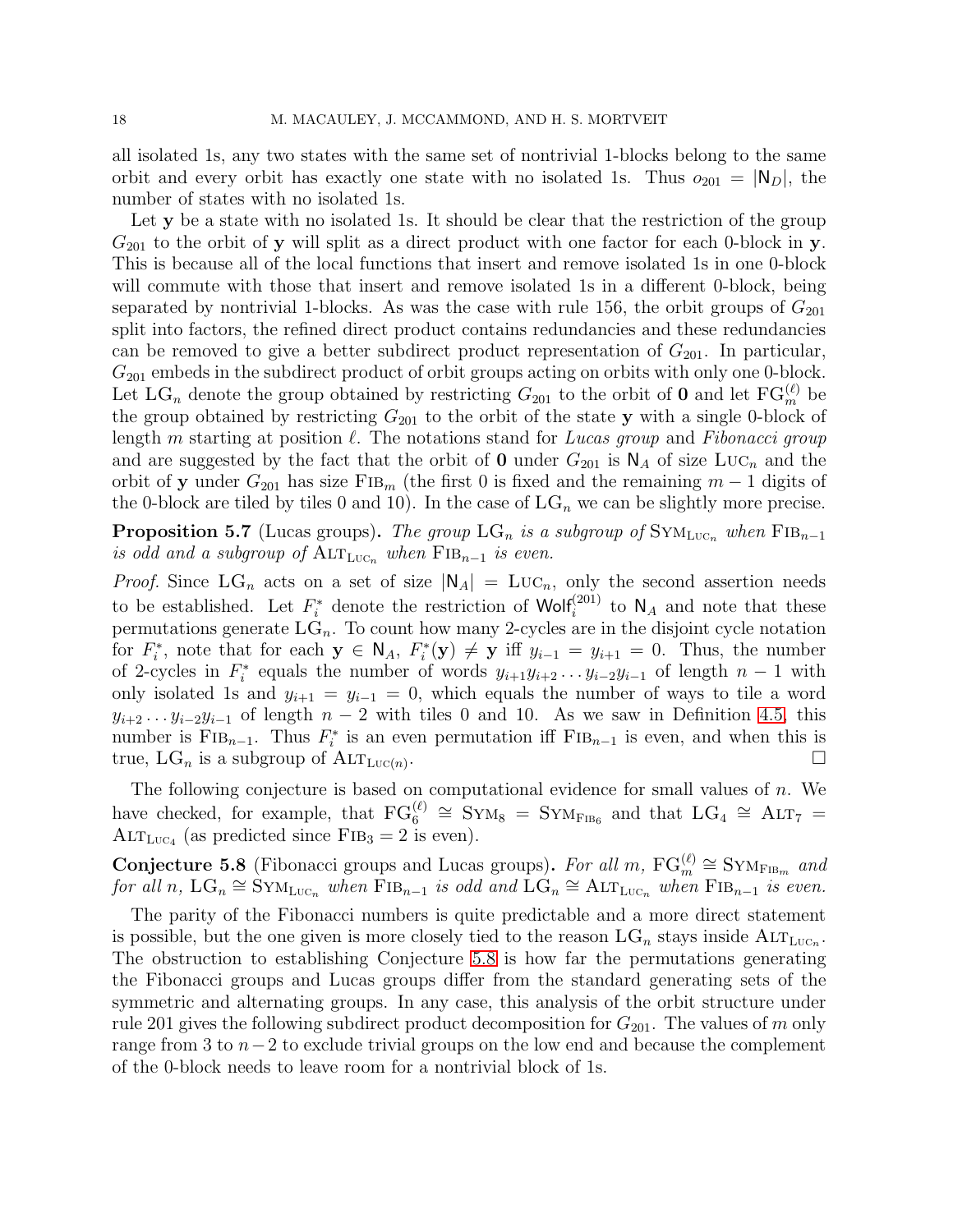<span id="page-19-1"></span>**Theorem 5.9** (Rule 201). The group  $G_{201}$  is a subdirect product of Lucas groups and Fibonacci groups. In particular,

$$
G_{201} \subset \mathrm{LG}_n \times \prod_{\ell=1}^n \prod_{m=3}^{n-2} \mathrm{FG}_m^{(\ell)}
$$

Finally, we used a computer program to calculate the order of  $G_{201}$  for  $4 \le n \le 7$ , and the results are shown in Table [4.](#page-17-1) Notice that the answer in each case is an  $n^{th}$  power times the size of  $\mathrm{ALT}_{\mathrm{LUC}_n}$ .

Rule 57. Wolfram rule 57 can introduce and remove isolated 0s and 1s and it can grow and shrink 0-blocks from the left and 1-blocks from the right. With so much flexibility it is easy to see that there is only one orbit and thus  $o_{57} = 1$ . Moreover, because Wolf<sup> $(57)$ </sup> $(y) = y$ only when  $y_{i-1} = 0$  and  $y_{i+1} = 1$ , the number of 2-cycles in the disjoint cycle representation of Wolf<sup>{57}</sup> is  $2^{n-3}$ . In particular, it is an even permutation for  $n > 4$  and we conclude that  $G_{57}$  is a subgroup of  $\text{ALT}_{2^n}$ .

<span id="page-19-2"></span>Conjecture 5.10 (Rule 57). For all  $n > 4$ ,  $G_{57} \cong \text{ALT}_{2^n}$ .

We have verified Conjecture [5.10](#page-19-2) explicitly up to  $n = 8$ . The reason Conjecture 5.10 is difficult to establish abstractly is that the permutations  $Wolf_i^{(57)}$  are far removed from the standard generating sets of  $\text{ALT}_{2^n}$ .

Rule 54. Rule 54 is similar to rule 57 except that the state 0 is now fixed. Since 1-blocks can grow to the left or the right and isolated 0s can be removed, all states other than 0 are in the same orbit as 1. Thus  $o_{54} = 2$ . Since fixed states only contribute trivial groups to the subdirect product structure, they can be ignored when computing the dynamics group. In particular,  $G_{54}$  is a subgroup of  $\text{Sym}_{2^n-1}$ . Because Wolf<sup> $(54)$ </sup> $(y) = y$  only when  $y_{i-1} = y_{i+1} = 0$ , the number of 2-cycles in the disjoint cycle representation of Wolf<sup>(54)</sup> is once again  $2^{n-3}$ , which is even for  $n > 4$ , and  $G_{54}$  lies in ALT<sub>2n-1</sub>.

<span id="page-19-3"></span>Conjecture 5.11 (Rule 54). For all  $n > 4$ ,  $G_{54} \cong \text{ALT}_{2^n-1}$ .

We have verified Conjecture [5.11](#page-19-3) explicitly up to  $n = 8$  as well. The reason Conjecture [5.11](#page-19-3) is difficult to establish abstractly is that, as with rule 57, the permutations Wolf<sup>(54)</sup> are far removed from the standard generating sets of  $\text{ALT}_{2^n-1}$ .

#### 6. Seven exceptions

<span id="page-19-0"></span>Of the 41 representative Wolfram rules, we have seen that 26 have trivial dynamics groups, 9 are invertible, and 1 rule is both. In this section we study the remaining 7 rules. One key to understanding the dynamics of these noninvertible rules with nontrivial dynamics is to note that they agree with an invertible rule on a union of its orbits, which implies that the dynamics group of the noninvertible rule is a homomorphic image of the dynamics group of the invertible rule with which it agrees. We begin by establishing these general facts.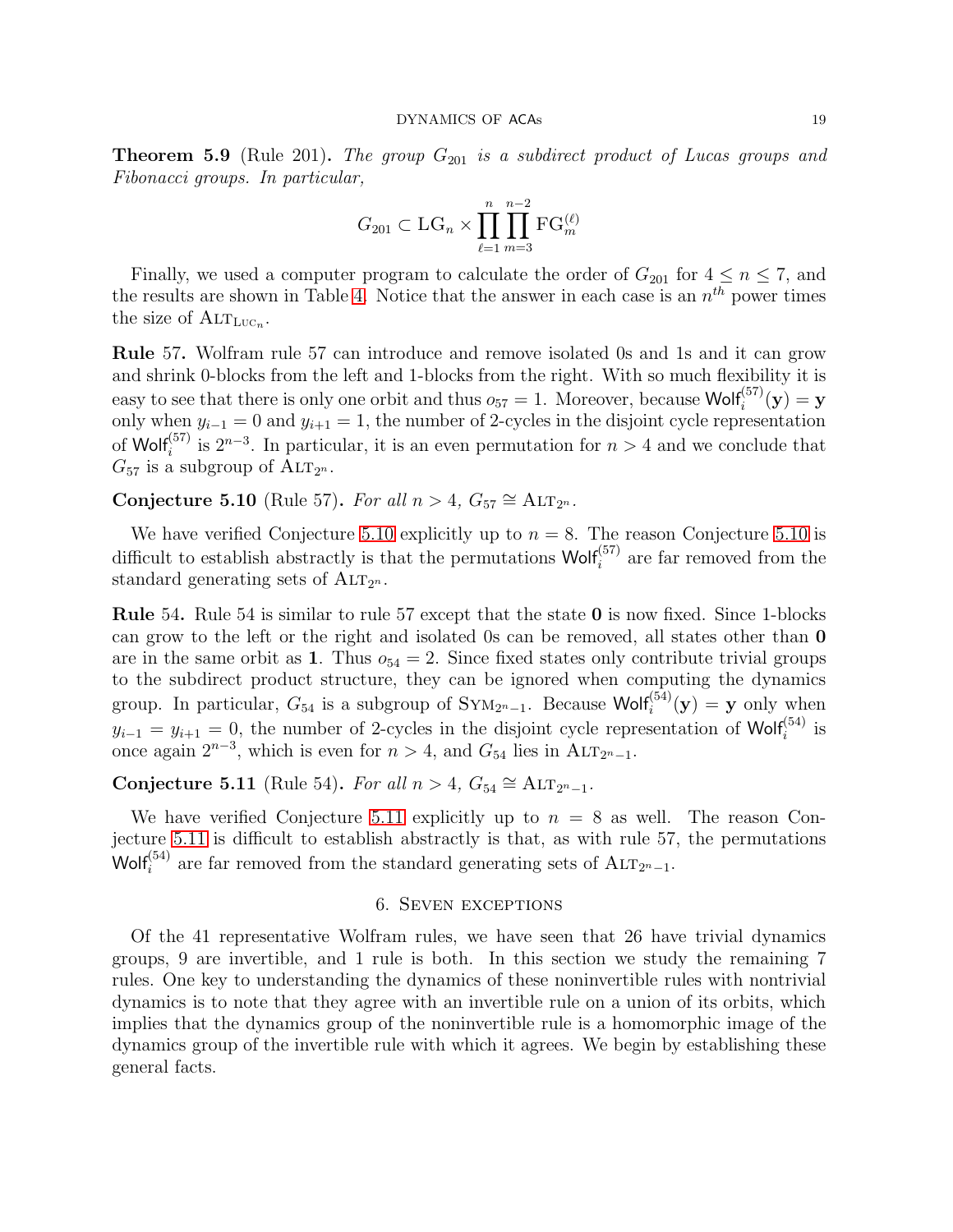<span id="page-20-0"></span>**Theorem 6.1** (Independence and invertibility). If  $\mathfrak{F}_Y$  is a  $\pi$ -independent SDS, then there exists an invertible  $\overline{SDS} \mathfrak{F}'_1$  $'_{Y}$  such that (1)  $\mathfrak{F}_{Y}$  and  $\mathfrak{F}'_{Y}$  $Y_Y$  agree on the set  $\mathsf{Per}(\mathfrak{F}_Y)$ ,  $(2)$   $\mathsf{Per}(\mathfrak{F}_Y)$ is a union of orbits of the action of  $DG(\mathfrak{F})$  $\mathcal{H}_Y$ ) on  $\mathbb{F}^n$ , and (3) there is a surjection from  $DG(\mathfrak{F}'_1)$  $Y_Y$ ) onto  $\mathsf{DG}(\mathfrak{F}_Y)$ .

*Proof.* We define new local functions  $F_i'$  $i'$  as follows. Call a state  $y \in \mathbb{F}^n$  *i*-periodic if the sequence y,  $F_i(\mathbf{y})$ ,  $F_i(F_i(\mathbf{y}))$ ,  $F_i(F_i(F_i(\mathbf{y})))$ , etc., eventually returns to y; otherwise call it *i*-transitory. The function  $F_i'$  $i<sub>i</sub>$  is defined as equal to  $F<sub>i</sub>$  on the *i*-periodic states and the identity function of the *i*-transitory ones. It is now straightforward to check that  $F_i'$  $_i'$  is both Y-local at i and bijective. By Definition [5.1,](#page-12-1) the bijectivity of each  $F_i'$  means that  $\mathfrak{F}_1'$  $Y<sub>Y</sub>$  is invertible. Next, by Proposition [1.7](#page-3-0) each  $F<sub>i</sub><sup>*</sup>$ <sup>\*\*</sup> is a permutation of  $\mathsf{Per}(\mathfrak{F}_Y)$ . Thus the states in Per( $\mathfrak{F}_Y$ ) are *i*-periodic for each *i*, and  $\mathfrak{F}_Y$  and  $\mathfrak{F}_Y$  $'Y$  agree completely on this set of states. The invariance of  $\text{Per}(\mathfrak{F}_Y)$  under each  $F_i$  and its agreement with the corresponding  $F'_i$  means that Per( $\mathfrak{F}_Y$ ) is a union of orbits under the action of DG( $\mathfrak{F}'_2$ )  $'_{Y}$ ). And finally, the projection from the subdirect product containing  $\mathsf{DG}(\mathfrak{F})$  $_Y'$ ) onto the factors corresponding to the orbits contained in Per( $\mathfrak{F}_Y$ ) produces the required surjective group homomorphism.  $\Box$ 

<span id="page-20-1"></span>**Corollary 6.2** (Independence and invertibility). If  $\mathfrak{F}_Y$  is a  $\pi$ -independent SDS with only two possible vertex states, then the update rules for an invertible SDS  $\mathfrak{F}'_2$  $_{Y}^{\prime}$  satisfying the conclusions of Theorem [6.1](#page-20-0) can be obtained by replacing every 0 and 1 in the tags of the update rules of  $\mathfrak{F}_Y$  with the symbol -.

*Proof.* The assertion merely describes the effect the previous construction has on tags.  $\Box$ 

As an illustration, we apply the corollary to each of the 7 exceptional rules.

**Example 6.3** (Exceptional rules and invertibility). By Corollary [6.2,](#page-20-1) rules 28 ( $0x$ --) and 29 (0x-1) agree with rule 156 (-x--) when restricted to  $P_{28}$  and  $P_{29}$ , respectively. Similarly, rules 1 (000x), 9 (00-x), 129 (-00x), 137 (-0-x) and 73 (0--x) agree with rule 201 (---x) when restricted to  $P_1$ ,  $P_9$ ,  $P_{129}$ ,  $P_{137}$ , and  $P_{73}$ , respectively.

The proof of Theorem [6.1](#page-20-0) also provides a concrete description of the periodic states.

<span id="page-20-2"></span>**Corollary 6.4** (Periodic orbits). If  $\mathfrak{F}_Y$  is a  $\pi$ -independent SDS with only two possible vertex states and  $\mathfrak{F}'_1$  $V_Y$  is the corresponding invertible SDS satisfying the conclusions of Theorem [6.1,](#page-20-0) then the nonperiodic states under  $\mathfrak{F}_Y$  are the union of the orbits under  $\mathfrak{F}'_Y$  $y'$  that contain a state y that can be altered as a consequence of a 0 or a 1 in the tag of an update rule of  $\mathfrak{F}_Y$  .

Table [5](#page-21-0) contains a summary of our results about these 7 exceptional rules. These noninvertible rules with nontrivial dynamics naturally fall into three classes:  $\{28, 29\}$ ,  $\{1, 9, 129, 137\}$ , and  $\{73\}$ .

**Rules** 28 and 29. By Corollary [6.2,](#page-20-1) both  $G_{28}$  and  $G_{29}$  are quotients of  $G_{156}$ . The first step is to decide which states are in  $P_{28}$  and  $P_{29}$ . By Corollary [6.4,](#page-20-2) rule 28 (with tag 0x--) must exclude all orbits that contain a state with subword 111 and rule 29 (with tag  $0x-1$ ) must exclude all orbits that contain a state with subword 111 or 000. For rule 29, we are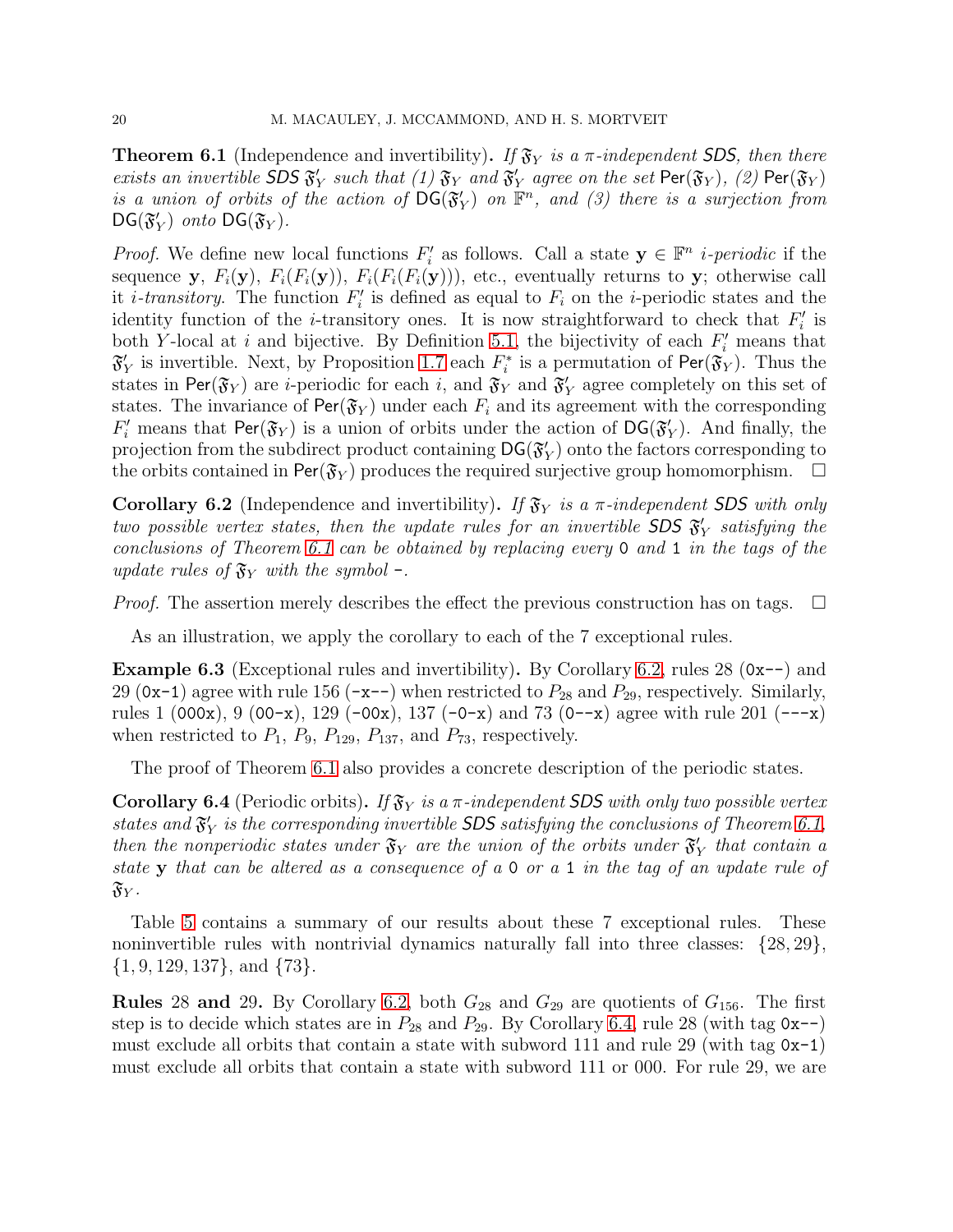| DYNAMICS OF ACAs |  |
|------------------|--|
|                  |  |

| Rule         | tag    | <b>Inv</b> | refl | 1.r. | $O_k$                | $P_k$                            | $c_k$          | $G_k$            |
|--------------|--------|------------|------|------|----------------------|----------------------------------|----------------|------------------|
| 28           | $0x--$ | 199        | 70   | 157  | $ N_{AB} +1$         | $\mathsf{N}_{BCF}\cup\mathbf{0}$ | 2              | $\mathbb{Z}_2^n$ |
| 29           | $0x-1$ | 71         | 71   | 29   | $ {\mathsf N}_{AB} $ | $N_{BCF}$                        | $\overline{2}$ | $\mathbb{Z}_2^n$ |
| $\mathbf{1}$ | 000x   | 127        |      | 127  |                      | $N_A$                            | 6              | $LG_n$           |
| 9            | $00-x$ |            | 65   | 125  |                      | $N_A$                            | 6              | $LG_n$           |
| 129          | $-00x$ | 126        | 129  | 126  | $\overline{2}$       | $N_A \cup 1$                     | 6              | $LG_n$           |
| 137          | $-0-x$ |            | 193  | 124  | 2                    | $N_A \cup 1$                     | 6              | $LG_n$           |
| 73           | --x    | 109        | 73   | 109  | $N_{CD}$             | $N_C$                            | 6              | Thm $6.5$        |

<span id="page-21-0"></span>TABLE 5. The seven exceptional cases.

left with those states that have no 10 blocks of length 4 or more (because any orbit that contains 1000 or 1100 also contains 1110) and for rule 28 we are left with the same states plus 0 which is fixed. These states can be described by excluding  $B = '111', C = '000'$ and  $F=1100'$ . Because fixed states contribute trivial groups to the subdirect product and both  $G_{28}$  and  $G_{29}$  are obtained by restricting the action of  $G_{156}$  on  $\mathbb{F}_2^n$  to the same set of non-fixed periodic states,  $G_{28}$  and  $G_{29}$  are isomorphic groups. The number of orbits depends on the number of ways to tile n cyclically arranged positions by tiles of size 2 and 3 and, as we saw in Section [4,](#page-9-0) this number is counted by  $|N_{AB}|$ . Thus  $o_{29} = |N_{AB}|$  and  $o_{28} = |N_{AB}| + 1$ . Continuing the notation used in our discussion of invertible rule 156, this means that  $G_{28} = G_{29}$  is the image of  $G_{156}$  in the product  $SYM_2^{(1)} \times Sym_2^{(2)} \times \cdots \times Sym_2^{(n)}$ which is isomorphic to  $\mathbb{Z}_2^n$ . And since  $G_{156}$  projects fully onto each factor,  $G_{28} = G_{29}$  is all of  $\mathbb{Z}_2^n$ . As a final note, when  $n = 4, m + 1$  is not allowed to be 3 and the factors  $\text{Sym}_2^{\ell}$  do not occur in the subdirect product. Thus  $G_{28} = G_{29}$  are trivial groups for  $n = 4$ .

An alternative way to proceed would have been to calculate  $c_{28} = c_{29} = 2$ , conclude that  $G_{28} = G_{29}$  is a quotient of  $\mathbb{Z}_2^n$  and then to argue that it is actually equal to  $\mathbb{Z}_2^n$ . Finally, we remark that rules 28 and 29 have the same dynamics group as rule 51 but for very different reasons. It is perhaps surprising that rules 28 and 29 have such simple dynamics groups since they were among the six exceptional cases that needed to be dealt with separately in the proof of Theorem [2.4](#page-4-1) due to the complications in analyzing their dynamics.

**Rules 1, 9, 129 and 137.** By Corollary [6.2,](#page-20-1)  $G_1$ ,  $G_9$ ,  $G_{129}$  and  $G_{137}$  are all quotients of  $G_{201}$ . To decide which quotient, the first step is to decide which states are in  $P_1$ ,  $P_9$ ,  $P_{129}$  and  $P_{137}$ . By Corollary [6.4,](#page-20-2) all four sets must exclude any state with adjacent ones (although  $P_{129}$  and  $P_{137}$  include the fixed state 1) and, by our previous analysis of rule 201, the states with only isolated 1s form a single orbit under its action and thus are included in all four periodic sets. This means that  $o_1 = o_9 = 1$  and  $o_{129} = o_{137} = 2$ . Moreover, recalling that fixed states contribute trivial groups to the subdirect product,  $G_1, G_9, G_{129}$ and  $G_{137}$  are all isomorphic to the group obtained when the action of  $G_{201}$  is restricted to the single orbit  $\mathsf{N}_A$ . In other words, the groups  $G_1$ ,  $G_9$ ,  $G_{129}$ , and  $G_{137}$  are all isomorphic to  $LG_n$ .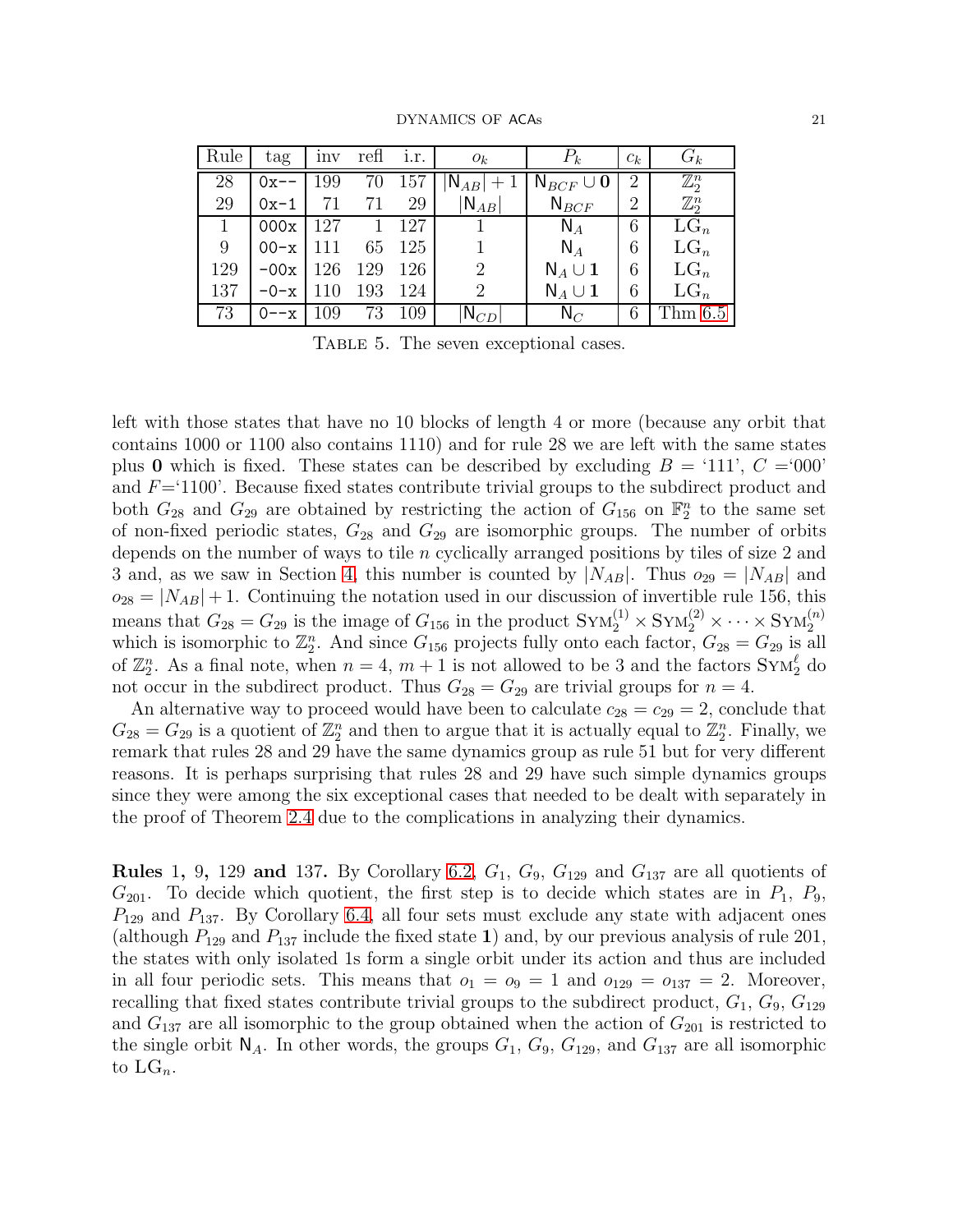**Rule** 73. Our final rule, rule 73, is also a quotient of  $G_{201}$  as indicated by Corollary [6.2,](#page-20-1) but this time the number of orbits retained is much larger. In fact, by Corollary [6.4,](#page-20-2) only states containing  $C=111'$  as a subword need to be removed. Since neither rule 201 nor rule 73 can bring subwords of the form '111' into existence, all states in  $N_c$  are periodic under  $G_{73}$ . Because the orbits under rule 201 each contain a unique state with no isolated 1s, the number of orbits in  $P_{73}$  equals the number of states with no '111' and no '010'. Thus  $P_{73} = N_C$  and  $o_{73} = |N_{CD}|$ . When the orbit groups for these orbits are factored into direct products and redundancies are removed, the Lucas group  $LG_n$  and all of the Fibonacci groups  $FG_m^{(\ell)}$  arise, except those with  $m = n-3$  and  $m = n-4$ . This is because the complement of the 0-block of length m starting at location  $\ell$  must be tilable with pairs of adjacent 1s that alternate with other 0-blocks. When  $m = n - 2$  the complement is a single pair of 1s and when  $m \leq n-5$  the complement can be a word of the form  $1^20^i1^2$ with  $i > 0$ .

<span id="page-22-0"></span>**Theorem 6.5.** The group  $G_{73}$  is the projection of  $G_{201}$  into the following direct product:

$$
G_{73} \subset \mathrm{LG}_n \times \prod_{\ell=1}^n \left( \mathrm{FG}_{n-2}^{(\ell)} \times \prod_{m=3}^{n-5} \mathrm{FG}_m^{(\ell)} \right)
$$

As with rule 201, we used a computer program to calculate the order of  $G_{73}$  for  $4 \le n \le 7$ , and the results are shown in Table [4.](#page-17-1)

## 7. Concluding Remarks

Even though the periodic states and the dynamics groups have now been largely described for all  $\pi$ -independent ACAs, many interesting research topics remain. Examples include proving or disproving Conjectures [5.8,](#page-18-0) [5.10,](#page-19-2) and [5.11.](#page-19-3) The theory and techniques developed in this paper also apply to the larger class of  $\pi$ -independent SDSs. In contrast to ACAs, where the graph is  $Circ_n$ , SDSs are defined over arbitrary finite graphs. Our initial work in [\[2\]](#page-23-1) started from ACAs since this class of systems is amenable to analysis and still exhibits interesting behavior. Extending our analysis to SDSs over arbitrary graphs poses a bigger challenge, even when restricted to special classes of vertex functions such as logical NOR and NAND functions (which are always  $\pi$ -independent [\[1\]](#page-23-3)), or those inducing invertible SDSs. As may be clear from this paper, determining the dynamics group from its definition may be challenging. It would be interesting to investigate whether there is a result similar to the celebrated Seifert–van Kampen Theorem that would allow one to deduce dynamics groups based on, e.g., graph unions or minors. Even if this may be too much to expect in the general case, it would still be interesting even if it applies for special classes of vertex functions. Another problem that may be worth pursuing in the general context is how to give an efficient presentation of the dynamics groups. In particular, they are all finite quotients of Coxeter groups. What are the additional relations arising from the fact that vertex functions are defined using  $\mathbb{Z}_2$  as the state space?

The original motivation for this work was to explore the concept of  $\pi$ -independent ACAs and the possible dynamics groups that can arise. Admittedly, this theory and associated techniques still need to be developed in order for this to become a powerful tool in the